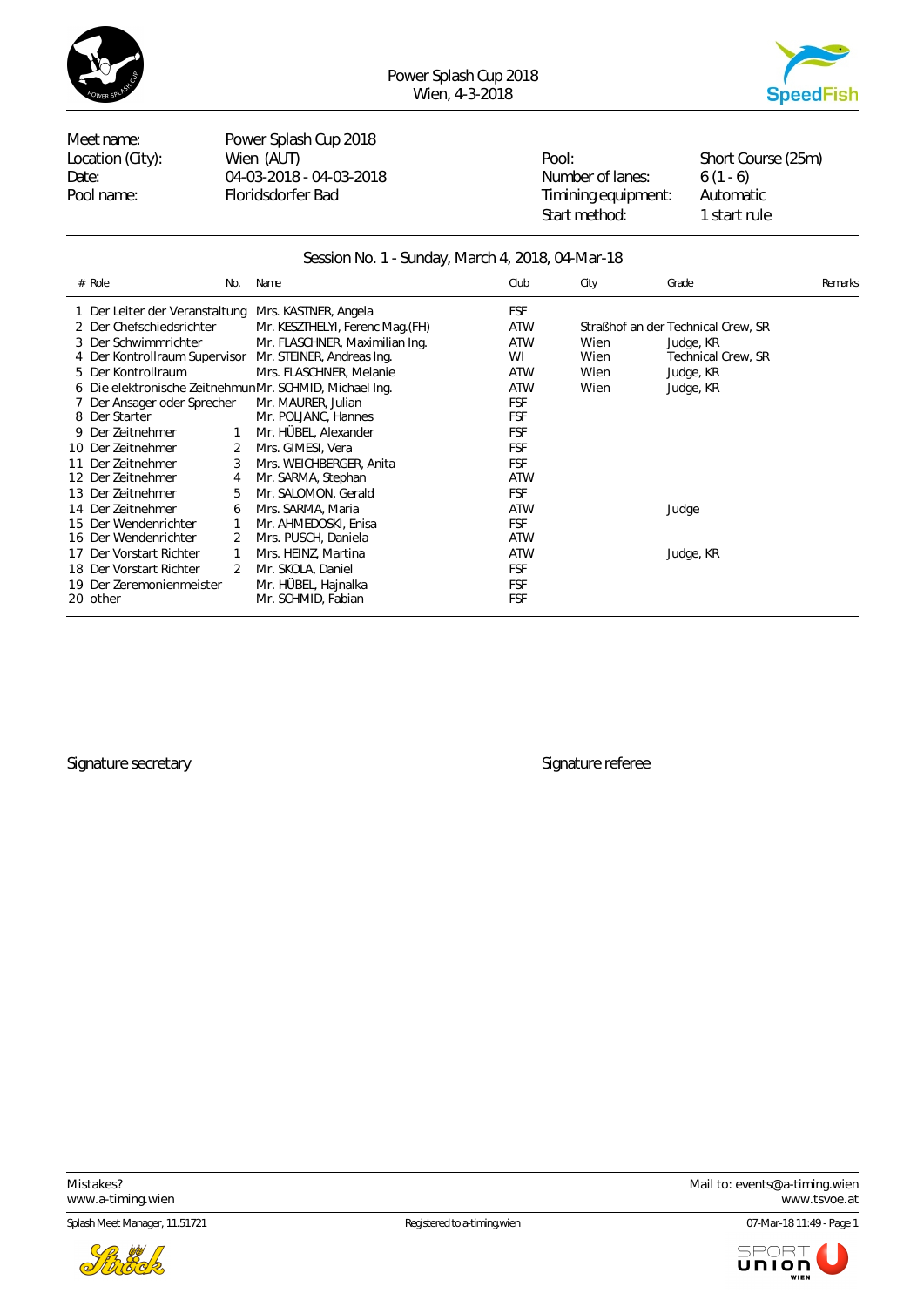| POWER SPLASHO |
|---------------|
|---------------|



| Event 1           | 04-Mar-18 - 10:45     |    | Girls, 25m Bifins | 11 years and younger |
|-------------------|-----------------------|----|-------------------|----------------------|
| Points: FINA 2017 |                       |    |                   | Results              |
|                   |                       |    |                   |                      |
| Rank              |                       | YB |                   | Time<br>Pts          |
| Agegroup: G       |                       |    |                   |                      |
|                   | 1. HIDE, Imogen       | 11 | SpeedFish         | 19.19                |
| 2.                | FRANK, Tabea          | 11 | 1. Linzer TC      | 19.50                |
| 3.                | MUELLER, Annika       | 11 | SpeedFish         | 21.70                |
|                   | 4. ARTNER, Paulina    | 11 | SpeedFish         | 22.99                |
| 5.                | SPAJIC, Nina          | 11 | Dolphins          | 25.10                |
| 6.                | NIMETH-SUESS, Antonia | 12 | Dolphins          | 25.72                |
| 7.                | STIPKOVICH, Tatiana   | 11 | Dolphins          | 29.48                |
| Agegroup: F       |                       |    |                   |                      |
| 1.                | NIMEH-SUESS, Julia    | 09 | Dolphins          | 17.33                |
| 2.                | CESAL, Nadja          | 09 | SV Baeder         | 17.63                |
| 3.                | RACHLINGER, Mia       | 09 | SpeedFish         | 18.71                |
| 4.                | MASCHEK, Julia        | 10 | SpeedFish         | 18.75                |
| 5.                | POLAK, Lea            | 10 | SpeedFish         | 19.15                |
| 6.                | BARBAN, Caroline      | 10 | SpeedFish         | 19.45                |
| 7.                | HOFBAUER, Anna        | 10 | Dolphins          | 20.19                |
| 8.                | RABONG, Pia           | 10 | SV Baeder         | 21.18                |
| 9.                | MITTLER, Antonella    | 10 | Dolphins          | 21.26                |
|                   | 10. NIKNIA, Eliana    | 10 | SpeedFish         | 21.99                |
| Agegroup: E       |                       |    |                   |                      |
| 1.                | HOLLE, Victoria       | 07 | SpeedFish         | 13.71                |
| 2.                | AHMEDOSKI, Inci       | 07 | SpeedFish         | 13.86                |
| 3.                | KOSLICKA, Karolina    | 08 | SpeedFish         | 14.18                |
| 4.                | PANTELIS, Natalia     | 08 | Dolphins          | 14.29                |
| 5.                | WOJNAR, Julia         | 08 | SpeedFish         | 14.94                |
| 6.                | SAMITZ, Anna          | 07 | Dolphins          | 15.73                |
| 7.                | LAMBREVA, Siena       | 08 | SV Baeder         | 15.90                |
| 8.                | ALMASY, Katharina     | 07 | SV Baeder         | 15.94                |
| 9.                | HLOZKOVA, Stella      | 08 | SpeedFish         | 16.26                |
| 10.               | BATWARE, Sarah        | 08 | SpeedFish         | 16.53                |
| 11.               | GOLGER, Rosina        | 08 | SpeedFish         | 16.86                |
| 12.               | TOTH, Alexandra       | 08 | SpeedFish         | 16.87                |
| 13.               | KRASSNITZER, Nora     | 08 | SV Baeder         | 17.24                |
| 14.               | HERZOG, Lisa Sophie   | 08 | Dolphins          | 17.54                |
| 15.               | ERNST, Sarah          | 07 | SV Baeder         | 19.01                |



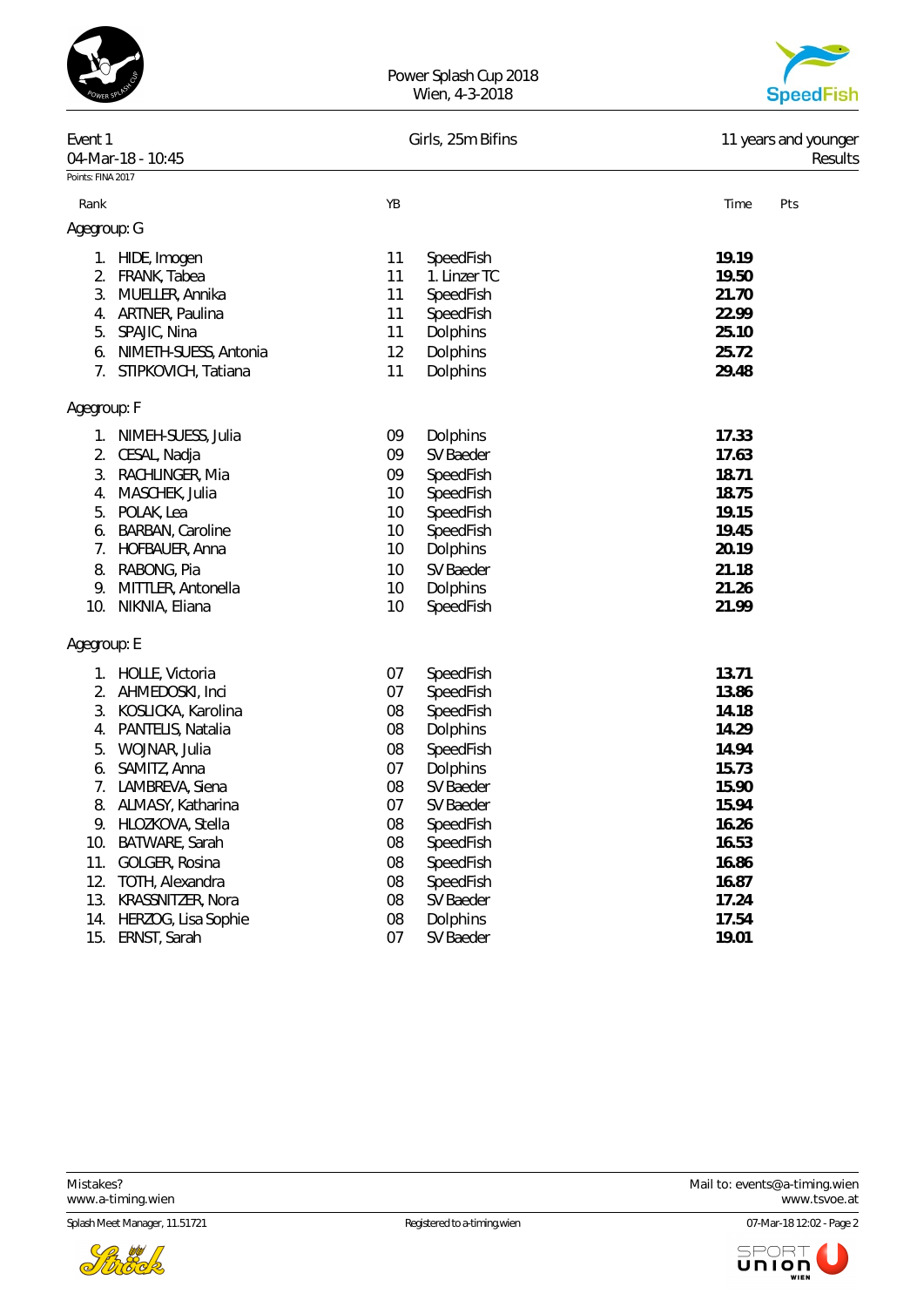|                   |                                        |          | Power Splash Cup 2018<br>Wien, 4-3-2018 |                | <b>SpeedFish</b>     |
|-------------------|----------------------------------------|----------|-----------------------------------------|----------------|----------------------|
| Event 2           |                                        |          | Boys, 25m Bifins                        |                | 11 years and younger |
| Points: FINA 2017 | 04-Mar-18 - 10:50                      |          |                                         |                | Results              |
|                   |                                        |          |                                         |                |                      |
| Rank              |                                        | YB       |                                         | Time           | Pts                  |
| Agegroup: G       |                                        |          |                                         |                |                      |
|                   | 1. KOCSI, Adam                         | 11       | SpeedFish                               | 15.89          | ÖGR                  |
| 2.                | MAUERBAUER, Timon                      | 11       | SpeedFish                               | 19.64          |                      |
|                   | 3. NEMTCEV, Gleb                       | 11<br>11 | Dolphins                                | 22.11<br>24.22 |                      |
| 5.                | 4. SPAJIC, Tolja<br>FALLY, Caspar      | 11       | Dolphins<br>Dolphins                    | 25.67          |                      |
| 6.                | STIPKOVICH, Philipp                    | 11       | Dolphins                                | 26.84          |                      |
| 7.                | POLAK, Lucas                           | 13       | SpeedFish                               | 27.64          |                      |
| Agegroup: F       |                                        |          |                                         |                |                      |
| 1.                | SALOMON, Leon                          | 09       | SpeedFish                               | 15.91          |                      |
| 2.                | GIMESI, Samu                           | 09       | SpeedFish                               | 16.50          |                      |
| 3.                | FALLY, Oskar                           | 09       | <b>Dolphins</b>                         | 16.71          |                      |
| 4.                | KHALIFA, Mahmoud                       | 09       | SV Baeder                               | 16.90          |                      |
| 5.                | DUC, Noah                              | 09<br>09 | SV Baeder                               | 17.12<br>17.31 |                      |
|                   | 6. IFKOVITS, Arno<br>RABONG, Sebastian | 09       | Dolphins<br>SV Baeder                   | 17.31          |                      |
| 8.                | FARCHER, Julian                        | 10       | SpeedFish                               | 17.65          |                      |
| 9.                | SUKHANOV, Yaroslav                     | 09       | SV Baeder                               | 18.01          |                      |
| 10.               | ERNST, Matthias                        | 09       | SV Baeder                               | 18.19          |                      |
| 11.               | SZENT IVANYI, Nandor                   | 10       | Dolphins                                | 18.39          |                      |
| 12.               | JANKO, Ben                             | 10       | Dolphins                                | 19.14          |                      |
| 13.               | RADAUER, Oliver                        | 10       | Dolphins                                | 19.24          |                      |
| 14.<br>15.        | ZAGHMOUT, Nail<br>RANKOVIC, Milos      | 10<br>10 | SV Baeder<br>SpeedFish                  | 19.44<br>20.26 |                      |
| 16.               | RASHIDKHANOV, Abdurahman               | 10       | SV Baeder                               | 20.83          |                      |
| 17.               | HEICHINGER, Noah                       | 10       | Dolphins                                | 21.22          |                      |
| 18.               | STEINER, Theo                          | 10       | 1. Linzer TC                            | 21.83          |                      |
| 19.               | KLAPACZ, Leonard                       | 10       | Dolphins                                | 25.17          |                      |
|                   | 20. STEINER, Manuel                    | 10       | Dolphins                                | 25.30          |                      |
|                   | DNS HOEDL, Philipp                     | 09       | Dolphins                                |                |                      |
| Agegroup: E       |                                        |          |                                         |                |                      |
|                   | 1. ALBINI, Marco                       | 07       | SpeedFish                               | 13.07          |                      |
| 2.                | HOLLE, Sebastian                       | 07       | SpeedFish                               | 13.87          |                      |
| 3.<br>4.          | LIM, Mu-Yang<br>STOISER, Martin        | 07<br>07 | SV Baeder<br>SV Baeder                  | 13.93<br>14.52 |                      |
| 5.                | <b>IVANOV, Alexander</b>               | 07       | SV Baeder                               | 14.85          |                      |
| 6.                | FLAIM, Daniel                          | 08       | SV Baeder                               | 14.91          |                      |
| 7.                | PESEL, Lasar                           | 08       | Dolphins                                | 14.95          |                      |
| 8.                | SCHROETTNER, Kilian                    | 07       | Dolphins                                | 15.00          |                      |
| 9.                | RANINGER, Maximilian                   | 08       | Dolphins                                | 15.07          |                      |
| 10.               | CHUDZIK, Olivier                       | 08       | SpeedFish                               | 15.35          |                      |
| 11.<br>12.        | ECKL, Thomas<br>YILDIRIM, Batu         | 08<br>07 | Dolphins<br>SpeedFish                   | 15.91<br>15.97 |                      |
| 13.               | BARAKONYI, Balazs                      | 08       | Dolphins                                | 16.67          |                      |
| 14.               | HARTMANN, Lukas                        | 08       | Dolphins                                | 17.72          |                      |
| 15.               | BERZA, Samuel                          | 08       | SpeedFish                               | 17.87          |                      |

<www.a-timing.wien>

Splash Meet Manager, 11.51721 **Registered to a-timing.wien** Registered to a-timing.wien 07-Mar-18 12:02 - Page 3



Mistakes?<br>Wail to: [events@a-timing.wien](mailto:events@a-timing.wien) Mail to: events@a-timing.wien Mail to: events@a-timing.wien www.tsvoe.at

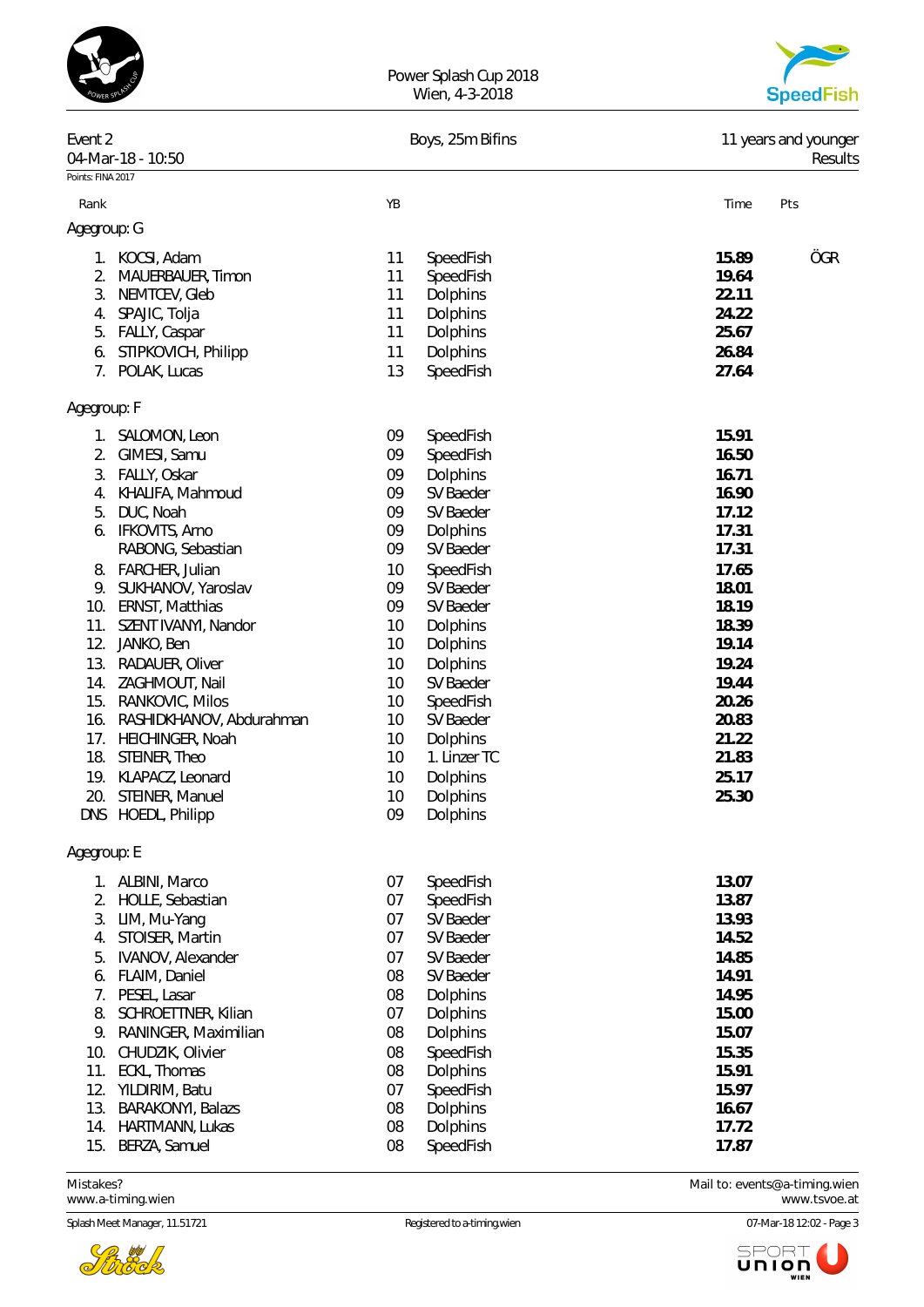



# Event 2, Boys, 25m Bifins, Agegroup: E

| Rank |                            | ΥB |                 | Time  | Pts |
|------|----------------------------|----|-----------------|-------|-----|
|      | 16. STREERUWITZ, Luis      | 08 | SpeedFish       | 17.88 |     |
|      | 17. STIPKOVICH, Oliver     | 07 | <b>Dolphins</b> | 19.31 |     |
|      | 18. STEPANOVIC, Aleksander | 08 | SV Baeder       | 20.54 |     |
|      | DNS ELSHIKH, Omer          | 08 | <b>Dolphins</b> |       |     |
|      | DNS SCHNEIDER, Fabian      | 07 | <b>Dolphins</b> |       |     |
|      |                            |    |                 |       |     |

|         | Event 3<br>04-Mar-18 - 11:00                                                                                                                                                     |                                              |                                                                                                    | Girls, 200m Bifins                                                                   |     |                                                                      |                                                                      |                                                                      | 8 - 13 years<br>Results                                              |  |
|---------|----------------------------------------------------------------------------------------------------------------------------------------------------------------------------------|----------------------------------------------|----------------------------------------------------------------------------------------------------|--------------------------------------------------------------------------------------|-----|----------------------------------------------------------------------|----------------------------------------------------------------------|----------------------------------------------------------------------|----------------------------------------------------------------------|--|
|         | Points: FINA 2017                                                                                                                                                                |                                              |                                                                                                    |                                                                                      |     |                                                                      |                                                                      |                                                                      |                                                                      |  |
| Rank    |                                                                                                                                                                                  | YB                                           |                                                                                                    | Time Pts                                                                             |     | 50m                                                                  | 100m                                                                 | 150m                                                                 | 200m                                                                 |  |
|         | Agegroup: E                                                                                                                                                                      |                                              |                                                                                                    |                                                                                      |     |                                                                      |                                                                      |                                                                      |                                                                      |  |
|         | 1. HOLLE, Victoria<br>2. PANTELIS, Natalia<br>3. KOSLICKA, Karolina<br>4. HLOZKOVA, Stella<br>5. LAMBREVA, Siena<br>6. SAMITZ, Anna                                              | 07<br>08<br>08<br>08<br>08<br>07             | SpeedFish<br>Dolphins<br>SpeedFish<br>SpeedFish<br>SV Baeder<br>Dolphins                           | 2:30.76<br>2:43.01<br>2:46.22<br>2:46.74<br>2:51.01<br>2:52.61                       |     | 32.77<br>33.97<br>35.35<br>36.75<br>36.42<br>38.55                   | 37.92<br>40.86<br>42.71<br>42.47<br>45.82<br>45.02                   | 40.55<br>44.82<br>47.08<br>44.64<br>46.08<br>45.16                   | 39.52<br>43.36<br>41.08<br>42.88<br>42.69<br>43.88                   |  |
|         | Agegroup: D                                                                                                                                                                      |                                              |                                                                                                    |                                                                                      |     |                                                                      |                                                                      |                                                                      |                                                                      |  |
|         | 1. BENIGNI, Anna Apollonia 06<br>2. SZENT IVANYI, Timea<br>3. HEINZE, Alina<br>4. GIMESI, Sara<br>5. SYLEJMANI, Alina<br>6. FOCHLER, Nele                                        | 05<br>05<br>05<br>06<br>06                   | Dolphins<br>Dolphins<br>Dolphins<br>SpeedFish<br>SpeedFish<br>Dolphins                             | 2:20.50<br>2:22.29<br>2:25.82<br>2:27.94<br>2:42.47<br>3:11.00                       | ÖR  | 30.97<br>31.85<br>33.46<br>32.49<br>36.94<br>40.48                   | 35.97<br>36.18<br>37.19<br>37.61<br>40.49<br>50.63                   | 37.26<br>38.00<br>38.76<br>39.68<br>43.13<br>50.87                   | 36.30<br>36.26<br>36.41<br>38.16<br>41.91<br>49.02                   |  |
| Event 4 | 04-Mar-18 - 11:05<br>Points: FINA 2017                                                                                                                                           |                                              |                                                                                                    | Boys, 200m Bifins                                                                    |     |                                                                      |                                                                      |                                                                      | 8 - 13 years<br>Results                                              |  |
|         |                                                                                                                                                                                  |                                              |                                                                                                    |                                                                                      |     |                                                                      |                                                                      |                                                                      |                                                                      |  |
| Rank    | Agegroup: F                                                                                                                                                                      | YB                                           |                                                                                                    | Time                                                                                 | Pts | 50m                                                                  | 100m                                                                 | 150m                                                                 | 200m                                                                 |  |
|         | 1. KHALIFA, Mahmoud<br>2. SALOMON, Leon<br>3. FALLY, Oskar<br>4. GIMESI, Samu<br>5. SZENT IVANYI, Nandor<br>6. IFKOVITS, Arno<br>DNS RABONG, Sebastian<br>DNS SUKHANOV, Yaroslav | 09<br>09<br>09<br>09<br>10<br>09<br>09<br>09 | SV Baeder<br>SpeedFish<br>Dolphins<br>SpeedFish<br>Dolphins<br>Dolphins<br>SV Baeder<br>SV Baeder  | 3:00.21<br>3:01.81<br>3:10.27<br>3:10.96<br>3:39.19<br>3:40.17                       |     | 36.60<br>39.43<br>41.90<br>45.22<br>45.53<br>47.12                   | 46.79<br>47.87<br>49.55<br>50.02<br>58.60<br>59.99                   | 49.02<br>49.90<br>50.39<br>50.95<br>1:01.28<br>59.72                 | 47.80<br>44.61<br>48.43<br>44.77<br>53.78<br>53.34                   |  |
|         | Agegroup: E                                                                                                                                                                      |                                              |                                                                                                    |                                                                                      |     |                                                                      |                                                                      |                                                                      |                                                                      |  |
|         | 1. LIM, Mu-Yang<br>2. IVANOV, Alexander<br>3. ALBINI, Marco<br>4. STOISER, Martin<br>5. HOLLE, Sebastian<br>6. PESEL, Lasar<br>7. SCHROETTNER, Kilian<br>8. FLAIM, Daniel        | 07<br>07<br>07<br>07<br>07<br>08<br>07<br>08 | SV Baeder<br>SV Baeder<br>SpeedFish<br>SV Baeder<br>SpeedFish<br>Dolphins<br>Dolphins<br>SV Baeder | 2:16.39<br>2:25.28<br>2:25.94<br>2:38.96<br>2:46.80<br>2:47.51<br>2:48.34<br>2:49.60 | ÖR  | 31.22<br>33.89<br>32.78<br>34.21<br>38.80<br>39.71<br>37.18<br>40.45 | 35.94<br>37.52<br>38.15<br>41.25<br>43.69<br>43.24<br>43.36<br>46.35 | 36.74<br>38.44<br>38.88<br>43.69<br>44.44<br>44.06<br>45.39<br>45.41 | 32.49<br>35.43<br>36.13<br>39.81<br>39.87<br>40.50<br>42.41<br>37.39 |  |

<www.a-timing.wien>



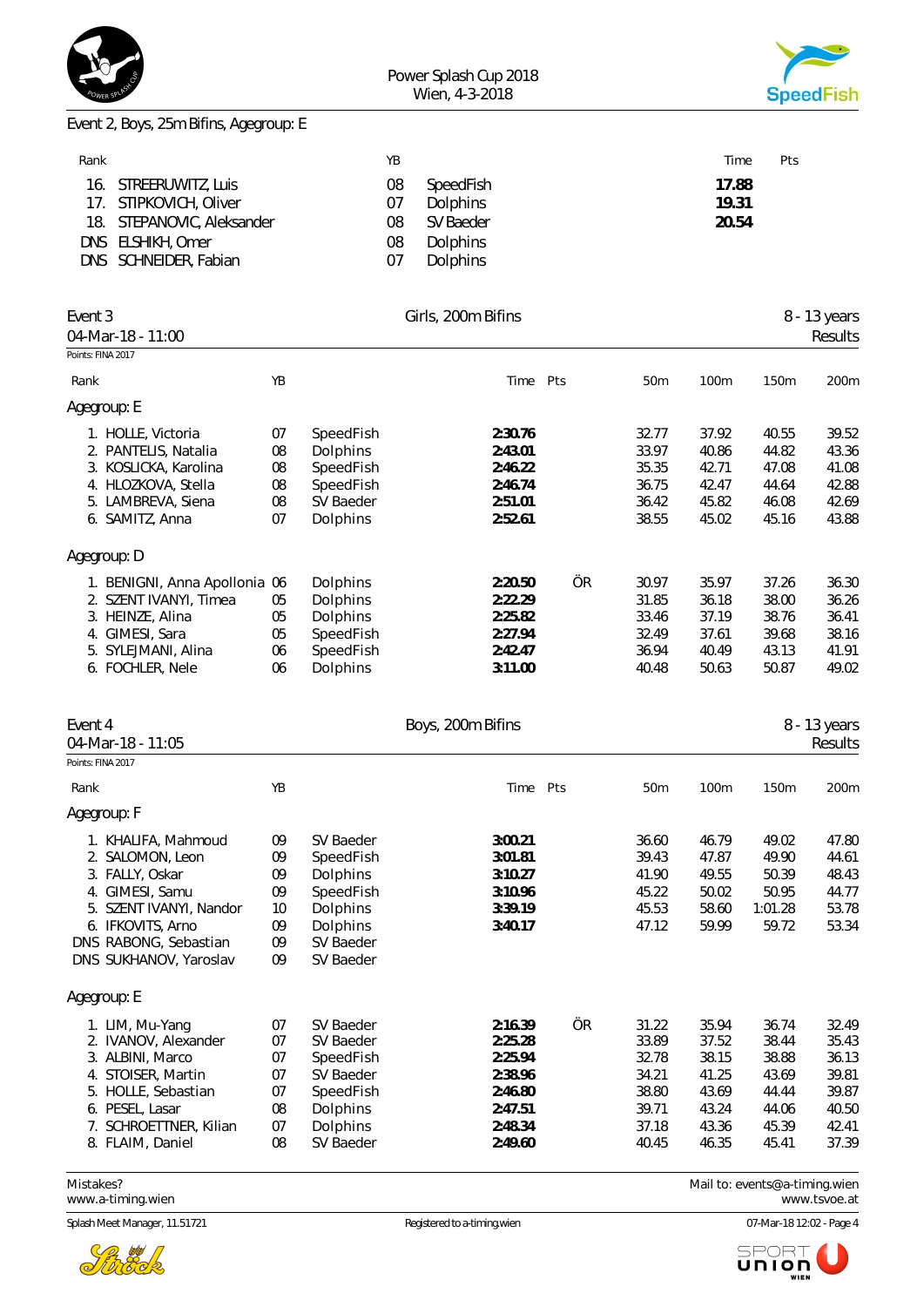



## Event 4, Boys, 200m Bifins, Agegroup: E

| Rank                        |                                                                                                                                        | YB                               |                            |                                                                          | Time                                                           | Pts |                                                     | 50m                                                | 100m                                               | 150m                                               | 200m                                               |
|-----------------------------|----------------------------------------------------------------------------------------------------------------------------------------|----------------------------------|----------------------------|--------------------------------------------------------------------------|----------------------------------------------------------------|-----|-----------------------------------------------------|----------------------------------------------------|----------------------------------------------------|----------------------------------------------------|----------------------------------------------------|
|                             | 9. CHUDZIK, Olivier<br>10. RANINGER, Maximilian<br>11. YILDIRIM, Batu<br>DSQ BARAKONYI, Balazs<br>A04 - Anschlagmatte nicht berührt    | 08<br>08<br>07<br>08             |                            | SpeedFish<br>Dolphins<br>SpeedFish<br>Dolphins                           | 2:57.54<br>2:59.33<br>3:01.90<br>2:51.57                       |     |                                                     | 37.41<br>40.20<br>40.43<br>37.95                   | 46.76<br>46.73<br>48.07<br>43.16                   | 49.55<br>46.80<br>49.67<br>46.14                   | 43.82<br>45.60<br>43.73<br>44.32                   |
|                             | Agegroup: D                                                                                                                            |                                  |                            |                                                                          |                                                                |     |                                                     |                                                    |                                                    |                                                    |                                                    |
|                             | 1. IFKOVITS, Leon<br>2. ZAGHMOUT, Moaz<br>3. YILDIRIM, Murat<br>4. RANINGER, Constantin<br>5. SYLEJMANI, Leard<br>6. LISENGARD, Gustav | 06<br>06<br>05<br>06<br>06<br>06 |                            | Dolphins<br>SV Baeder<br>SpeedFish<br>Dolphins<br>SpeedFish<br>SV Baeder | 2:16.87<br>2:32.62<br>2:38.97<br>2:40.92<br>2:42.47<br>2:45.15 |     | ÖDR                                                 | 31.32<br>32.69<br>35.46<br>35.55<br>37.27<br>36.16 | 36.20<br>37.46<br>40.14<br>42.80<br>42.43<br>41.37 | 36.37<br>42.47<br>42.87<br>43.44<br>44.49<br>44.52 | 32.98<br>40.00<br>40.50<br>39.13<br>38.28<br>43.10 |
| Event 5                     | 04-Mar-18 - 11:25                                                                                                                      |                                  |                            |                                                                          | Girls, 100m Surface                                            |     |                                                     |                                                    |                                                    | 13 years and younger                               | Results                                            |
|                             | Points: FINA 2017                                                                                                                      |                                  |                            |                                                                          |                                                                |     |                                                     |                                                    |                                                    |                                                    |                                                    |
| Rank                        |                                                                                                                                        |                                  | YB                         |                                                                          |                                                                |     | Time                                                | Pts                                                |                                                    | 50m                                                | 100m                                               |
|                             | Agegroup: G                                                                                                                            |                                  |                            |                                                                          |                                                                |     |                                                     |                                                    |                                                    |                                                    |                                                    |
|                             | 1. HIDE, Imogen<br>2. FRANK, Tabea<br>3. SPAJIC, Nina                                                                                  |                                  | 11<br>11<br>11             | SpeedFish<br>1. Linzer TC<br>Dolphins                                    |                                                                |     | 1:45.84<br>1:47.13<br>2:13.47                       |                                                    |                                                    | 45.01<br>47.06<br>56.00                            | 1:00.83<br>1:00.07<br>1:17.47                      |
|                             | Agegroup: F                                                                                                                            |                                  |                            |                                                                          |                                                                |     |                                                     |                                                    |                                                    |                                                    |                                                    |
| 1.<br>3.<br>4.              | NIMEH-SUESS, Julia<br>2. RACHLINGER, Mia<br>POLAK, Lea<br>HOFBAUER, Anna<br>5. NIKNIA, Eliana                                          |                                  | 09<br>09<br>10<br>10<br>10 | Dolphins<br>SpeedFish<br>SpeedFish<br>Dolphins<br>SpeedFish              |                                                                |     | 1:29.92<br>1:36.66<br>1:42.30<br>1:48.96<br>1:57.97 |                                                    |                                                    | 42.79<br>44.03<br>46.52<br>49.82<br>49.42          | 47.13<br>52.63<br>55.78<br>59.14<br>1:08.55        |
|                             | Agegroup: E                                                                                                                            |                                  |                            |                                                                          |                                                                |     |                                                     |                                                    |                                                    |                                                    |                                                    |
| 3.<br>4.<br>5.              | 1. AHMEDOSKI, Inci<br>2. HOLLE, Victoria<br>BUMBERGER, Anna<br>KOSLICKA, Karolina<br>HOFER, Nicole                                     |                                  | 07<br>07<br>07<br>08<br>07 | SpeedFish<br>SpeedFish<br>1. Linzer TC<br>SpeedFish<br>1. Linzer TC      |                                                                |     | 1:00.74<br>1:03.80<br>1:08.49<br>1:13.29<br>1:13.64 |                                                    |                                                    | 28.69<br>30.49<br>31.53<br>33.62<br>34.41          | 32.05<br>33.31<br>36.96<br>39.67<br>39.23          |
| 6.<br>7.<br>8.<br>9.<br>10. | WOJNAR, Julia<br>PANTELIS, Natalia<br>TRVAL, Anja<br>LAMBREVA, Siena<br>HLOZKOVA, Stella                                               |                                  | 08<br>08<br>07<br>08<br>08 | SpeedFish<br>Dolphins<br>1. Linzer TC<br>SV Baeder<br>SpeedFish          |                                                                |     | 1:13.68<br>1:14.51<br>1:15.47<br>1:17.16<br>1:18.44 |                                                    |                                                    | 35.26<br>34.82<br>36.05<br>37.24<br>37.03          | 38.42<br>39.69<br>39.42<br>39.92<br>41.41          |
| 11.<br>12.<br>13.<br>14.    | ALMASY, Katharina<br>TOTH, Alexandra<br>STEINER, Rosi<br>SAMITZ, Anna                                                                  |                                  | 07<br>08<br>08<br>07       | SV Baeder<br>SpeedFish<br>1. Linzer TC<br>Dolphins                       |                                                                |     | 1:24.28<br>1:27.91<br>1:27.97<br>1:28.59            |                                                    |                                                    | 38.64<br>38.93<br>40.01<br>42.70                   | 45.64<br>48.98<br>47.96<br>45.89                   |
| 15.<br>16.<br>DSQ           | FRANK, Hannah<br>HERZOG, Lisa Sophie<br>BATWARE, Sarah                                                                                 |                                  | 08<br>08<br>$08\,$         | 1. Linzer TC<br>Dolphins<br>SpeedFish                                    |                                                                |     | 1:32.94<br>1:44.36<br>1:40.90                       |                                                    |                                                    | 44.74<br>44.38<br>45.54                            | 48.20<br>59.98<br>55.36                            |

*A08 - Ausrüstung verloren*



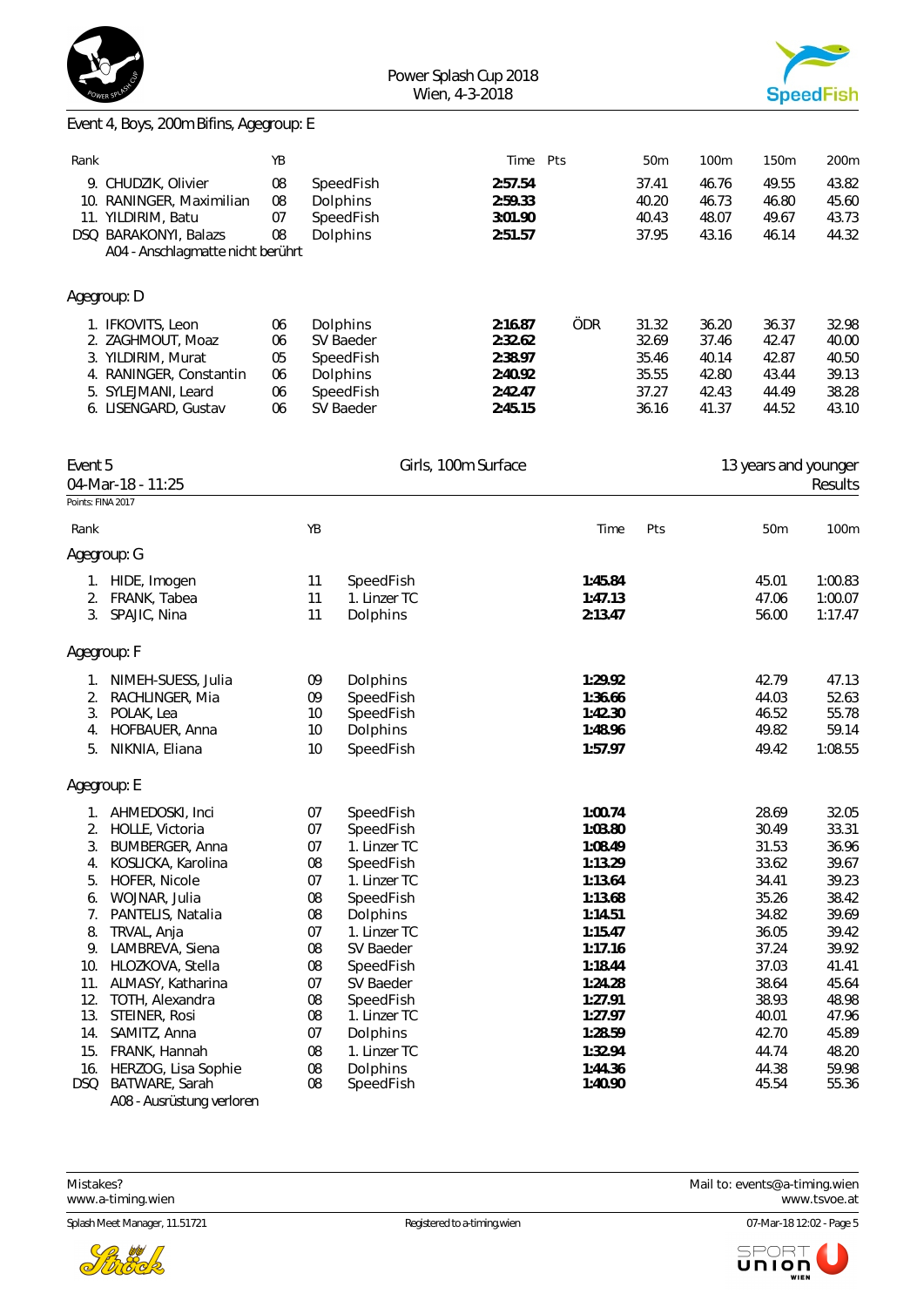



#### Event 5, Girls, 100m Surface

## Agegroup: D

|              | 06                                                                                                                                                              | Dolphins  | 54.40   | 26.14 | 28.26 |
|--------------|-----------------------------------------------------------------------------------------------------------------------------------------------------------------|-----------|---------|-------|-------|
|              | 05                                                                                                                                                              | Dolphins  | 59.25   | 29.27 | 29.98 |
|              | 05                                                                                                                                                              | SpeedFish | 1:05.69 | 31.38 | 34.31 |
|              | 06                                                                                                                                                              | SpeedFish | 1:12.87 | 35.04 | 37.83 |
|              | 06                                                                                                                                                              | SpeedFish | 1:22.84 | 36.83 | 46.01 |
|              | 06                                                                                                                                                              | Dolphins  | 1:26.70 | 41.06 | 45.64 |
| LAPOSI, Lena | 06                                                                                                                                                              | SpeedFish | 1:34.67 | 41.83 | 52.84 |
|              | 05                                                                                                                                                              | SpeedFish |         |       |       |
|              | 1. BENIGNI, Anna Apollonia<br>2. HEINZE, Alina<br>3. GIMESI, Sara<br>4. SYLEJMANI, Alina<br>5. MAISENBERG, Alexandra<br>6. FOCHLER, Nele<br>DNS STAMMINGER, Lea |           |         |       |       |

| Event 6<br>04-Mar-18 - 11:35 |                                                         | Boys, 100m Surface |                       |                    |     | 13 years and younger<br>Results |                |
|------------------------------|---------------------------------------------------------|--------------------|-----------------------|--------------------|-----|---------------------------------|----------------|
| Points: FINA 2017            |                                                         |                    |                       |                    |     |                                 |                |
| Rank                         |                                                         | YB                 |                       | Time               | Pts | 50m                             | 100m           |
|                              | Agegroup: G                                             |                    |                       |                    |     |                                 |                |
|                              | 1. KOCSI, Adam                                          | 11                 | SpeedFish             | 1:30.79            | ÖGR | 42.55                           | 48.24          |
|                              | 2. MAUERBAUER, Timon                                    | 11                 | SpeedFish             | 1:59.46            |     | 52.90                           | 1:06.56        |
|                              | DSQ SPAJIC, Tolja                                       | 11                 | Dolphins              | 2:07.86            |     | 54.24                           | 1:13.62        |
|                              | A04 - Anschlagmatte nicht berührt (Time: 12:02)         |                    |                       |                    |     |                                 |                |
| Agegroup: F                  |                                                         |                    |                       |                    |     |                                 |                |
|                              | 1. SALOMON, Leon                                        | 09                 | SpeedFish             | 1:20.75            |     | 36.75                           | 44.00          |
| 2.                           | KHALIFA, Mahmoud                                        | 09                 | SV Baeder             | 1:24.93            |     | 39.83                           | 45.10          |
|                              | 3. FALLY, Oskar                                         | 09                 | Dolphins              | 1:25.64            |     | 39.94                           | 45.70          |
|                              | 4. FARCHER, Julian                                      | 10                 | SpeedFish             | 1:32.82            |     | 42.63                           | 50.19          |
| 5.                           | RASHIDKHANOV, Abdurahman                                | 10                 | SV Baeder             | 1:39.28            |     | 46.35                           | 52.93          |
|                              | 6. IFKOVITS, Arno                                       | 09                 | Dolphins              | 1:39.48            |     | 46.79                           | 52.69          |
|                              | 7. JANKO, Ben                                           | 10                 | Dolphins              | 1:44.09            |     | 46.48                           | 57.61          |
| 8.                           | SZENT IVANYI, Nandor                                    | 10                 | Dolphins              | 1:44.55            |     | 47.14                           | 57.41          |
|                              | 9. ZAGHMOUT, Nail                                       | 10                 | SV Baeder             | 1:49.67            |     | 48.20                           | 1:01.47        |
|                              | 10. STEINER, Theo                                       | 10                 | 1. Linzer TC          | 1:51.95            |     | 51.10                           | 1:00.85        |
|                              | 11. HEICHINGER, Noah                                    | 10                 | Dolphins              | 1:59.69            |     | 55.07                           | 1:04.62        |
|                              | 12. KLAPACZ, Leonard                                    | 10                 | Dolphins              | 2:00.18            |     | 52.76                           | 1:07.42        |
|                              | DSQ HOEDL, Philipp<br>A04 - Anschlagmatte nicht berührt | 09                 | Dolphins              | 1:36.38            |     | 46.72                           | 49.66          |
|                              |                                                         |                    |                       |                    |     |                                 |                |
| Agegroup: E                  |                                                         |                    |                       |                    |     |                                 |                |
|                              | 1. LIM, Mu-Yang                                         | 07                 | SV Baeder             | 1:03.55            |     | 31.15                           | 32.40          |
| 2.                           | IVANOV, Alexander                                       | 07                 | SV Baeder             | 1:09.11            |     | 33.78                           | 35.33          |
| 3.                           | STOISER, Martin                                         | 07                 | SV Baeder             | 1:14.40            |     | 35.26                           | 39.14          |
|                              | 4. FLAIM, Daniel                                        | 08                 | SV Baeder             | 1:14.71            |     | 36.02                           | 38.69          |
| 5.                           | HOLLE, Sebastian                                        | 07                 | SpeedFish             | 1:16.53            |     | 36.43                           | 40.10          |
|                              | 6. YILDIRIM, Batu                                       | 07                 | SpeedFish             | 1:18.12            |     | 36.58                           | 41.54          |
| 7.                           | PESEL, Lasar                                            | 08                 | Dolphins              | 1:20.28            |     | 38.01                           | 42.27          |
| 8.                           | CHUDZIK, Olivier                                        | 08                 | SpeedFish             | 1:20.85            |     | 36.22                           | 44.63          |
| 9.                           | RANINGER, Maximilian                                    | 08                 | Dolphins              | 1:21.04            |     | 40.96                           | 40.08          |
| 10.                          | <b>BARAKONYI</b> , Balazs                               | 08                 | Dolphins              | 1:23.68            |     | 40.51                           | 43.17          |
| 11.<br>12.                   | ECKL, Thomas<br>STREERUWITZ, Luis                       | 08<br>08           | Dolphins<br>SpeedFish | 1:25.57<br>1:27.30 |     | 37.60<br>39.41                  | 47.97<br>47.89 |
| 13.                          | SCHROETTNER, Kilian                                     | 07                 | Dolphins              | 1:27.91            |     | 40.48                           | 47.43          |
|                              | 14. HARTMANN, Lukas                                     | 08                 | Dolphins              | 1:38.57            |     | 43.10                           | 55.47          |
|                              | DNS SCHNEIDER, Fabian                                   | 07                 | Dolphins              |                    |     |                                 |                |



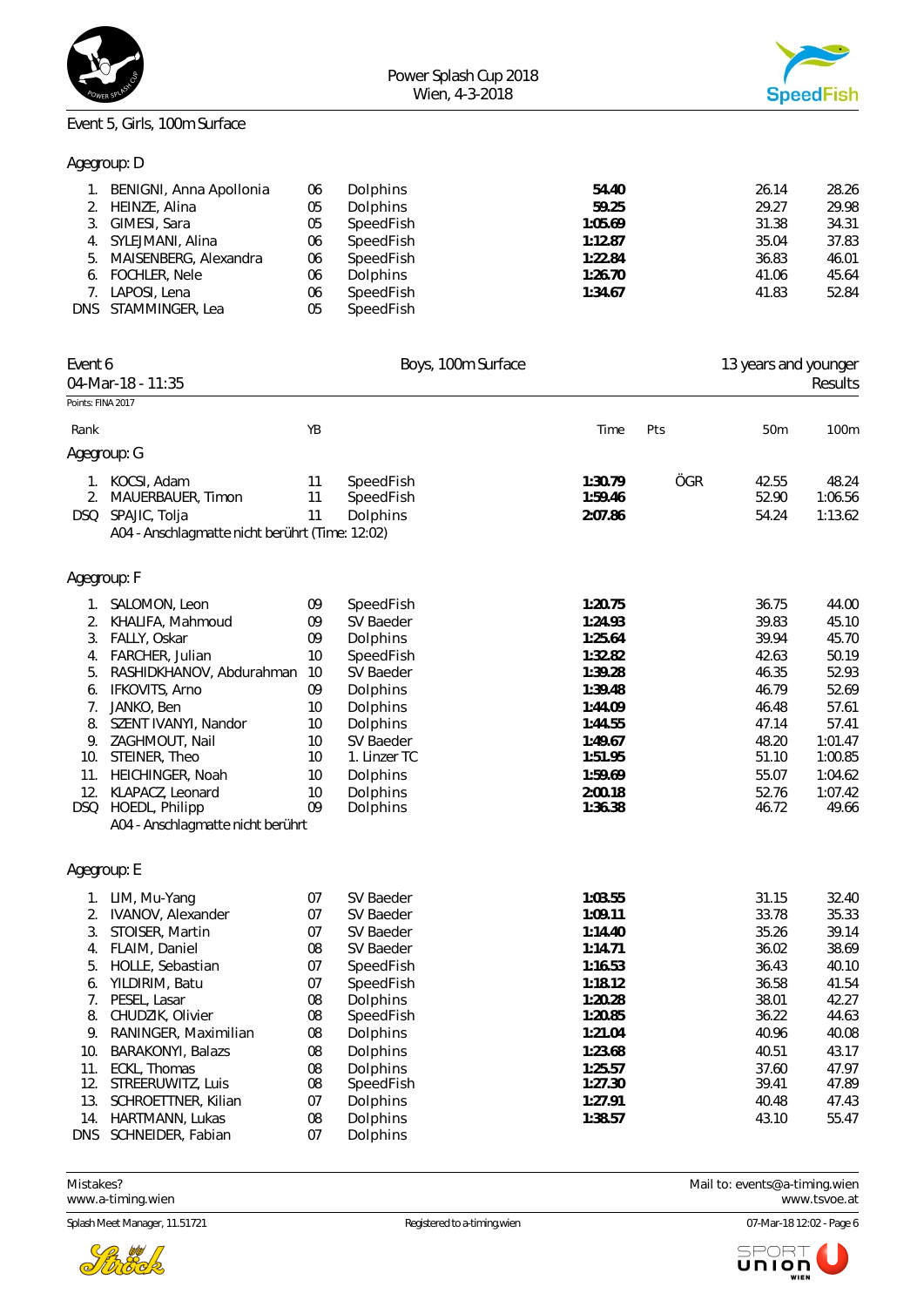



## Event 6, Boys, 100m Surface

## Agegroup: D

| 1.<br>2.<br>3.<br>4.<br>5.<br>6.<br>7.<br>8.<br>9.<br>10. | MAZA, Lorenzo<br>IFKOVITS, Leon<br>HUEBEL, Luca<br>YILDIRIM, Murat<br>ZAGHMOUT, Moaz<br>DESAI, Aditya<br>LISENGARD, Gustav<br>SYLEJMANI, Leard<br>RANINGER, Constantin<br>DITSCHEINER-LINDEMANN, C. | 05<br>06<br>06<br>05<br>06<br>05<br>06<br>06<br>06<br>05 | SpeedFish<br>Dolphins<br>SpeedFish<br>SpeedFish<br>SV Baeder<br>SpeedFish<br>SV Baeder<br>SpeedFish<br>Dolphins<br>Dolphins |                                | 53.56<br>57.63<br>1:00.73<br>1:00.88<br>1:09.36<br>1:10.31<br>1:12.96<br>1:14.36<br>1:15.29<br>1:24.74 |          |                               | 25.59<br>27.68<br>27.71<br>30.04<br>32.33<br>32.18<br>34.32<br>36.45<br>35.43<br>39.01 | 27.97<br>29.95<br>33.02<br>30.84<br>37.03<br>38.13<br>38.64<br>37.91<br>39.86<br>45.73 |
|-----------------------------------------------------------|-----------------------------------------------------------------------------------------------------------------------------------------------------------------------------------------------------|----------------------------------------------------------|-----------------------------------------------------------------------------------------------------------------------------|--------------------------------|--------------------------------------------------------------------------------------------------------|----------|-------------------------------|----------------------------------------------------------------------------------------|----------------------------------------------------------------------------------------|
| Event 7                                                   | 04-Mar-18 - 11:50                                                                                                                                                                                   |                                                          |                                                                                                                             |                                | Mixed, 4 x 50m Surface                                                                                 |          |                               | 13 years and younger                                                                   | Results                                                                                |
| Points: FINA 2017                                         |                                                                                                                                                                                                     |                                                          |                                                                                                                             |                                |                                                                                                        |          |                               |                                                                                        |                                                                                        |
| Rank                                                      |                                                                                                                                                                                                     |                                                          |                                                                                                                             |                                |                                                                                                        |          | Time                          | Pts                                                                                    |                                                                                        |
| Agegroup: G                                               |                                                                                                                                                                                                     |                                                          |                                                                                                                             |                                |                                                                                                        |          |                               |                                                                                        |                                                                                        |
|                                                           | 1. SpeedFish 8<br>KOCSI, Adam<br>MAUERBAUER, Timon                                                                                                                                                  | 11<br>11                                                 |                                                                                                                             | SpeedFish<br>38.23<br>50.45    | HIDE, Imogen<br>MUELLER, Annika                                                                        | 11<br>11 | 3:11.70                       | 47.82<br>55.20                                                                         |                                                                                        |
| Agegroup: F                                               |                                                                                                                                                                                                     |                                                          |                                                                                                                             |                                |                                                                                                        |          |                               |                                                                                        |                                                                                        |
|                                                           | 1. SV Bäder 2<br>RASHIDKHANOV, Abdurahman<br>CESAL, Nadja                                                                                                                                           | 10<br>09                                                 |                                                                                                                             | SV Baeder<br>47.11<br>41.70    | ZAGHMOUT, Nail<br>KHALIFA, Mahmoud                                                                     | 10<br>09 | 2:16.06                       | 12.83<br>34.42                                                                         |                                                                                        |
|                                                           | 2. SV Bäder 1<br>DUC, Noah<br>RABONG, Pia                                                                                                                                                           | 09<br>10                                                 |                                                                                                                             | SV Baeder<br>39.17<br>50.25    | ERNST, Matthias<br>RABONG, Sebastian                                                                   | 09<br>09 | 2:50.88                       | 42.92<br>38.54                                                                         |                                                                                        |
| 3.                                                        | SpeedFish 6<br>SALOMON, Leon<br>GIMESI, Samu                                                                                                                                                        | 09<br>09                                                 |                                                                                                                             | SpeedFish<br>38.16<br>39.98    | RACHLINGER, Mia<br>NIKNIA, Eliana                                                                      | 09<br>10 | 2:53.28                       | 44.43<br>50.71                                                                         |                                                                                        |
| 4.                                                        | SpeedFish 7<br>POLAK, Lea<br>FARCHER, Julian                                                                                                                                                        | 10<br>10                                                 |                                                                                                                             | SpeedFish<br>47.38<br>43.45    | MASCHEK, Julia<br>RANKOVIC, Milos                                                                      | 10<br>10 | 3:04.80                       | 44.73<br>49.24                                                                         |                                                                                        |
| Agegroup: E                                               |                                                                                                                                                                                                     |                                                          |                                                                                                                             |                                |                                                                                                        |          |                               |                                                                                        |                                                                                        |
|                                                           | 1. SpeedFish 3<br>HOLLE, Victoria<br>ALBINI, Marco                                                                                                                                                  | 07<br>07                                                 | $+0.87$<br>$+0.67$                                                                                                          | SpeedFish<br>28.64<br>31.79    | AHMEDOSKI, Inci<br>HOLLE, Sebastian                                                                    | 07<br>07 | 2:03.08<br>$+0.34$            | 27.96<br>34.69                                                                         |                                                                                        |
| 2.                                                        | SV Bäder 5<br>IVANOV, Alexander<br>LAMBREVA, Siena                                                                                                                                                  | 07<br>08                                                 | $+0.87$                                                                                                                     | SV Baeder<br>31.51<br>35.84    | FLAIM, Daniel<br>LIM, Mu-Yang                                                                          | 08<br>07 | 2:08.74<br>$+0.62$            | 33.01<br>28.38                                                                         |                                                                                        |
| 3.                                                        | 1. Linzer TC<br>HOFER, Nicole<br>TRVAL, Anja                                                                                                                                                        | 07<br>07                                                 | $+0.77$<br>$+0.66$                                                                                                          | 1. Linzer TC<br>32.29<br>32.32 | STEINER, Rosi<br>BUMBERGER, Anna                                                                       | 08<br>07 | 2:13.11<br>$+0.78$<br>$+0.22$ | 39.38<br>29.12                                                                         |                                                                                        |
| 4.                                                        | SpeedFish 4<br>WOJNAR, Julia<br>CHUDZIK, Olivier                                                                                                                                                    | 08<br>08                                                 | $+0.62$                                                                                                                     | SpeedFish<br>33.82<br>34.55    | YILDIRIM, Batu<br>HLOZKOVA, Stella                                                                     | 07<br>08 | 2:18.73<br>$+0.81$            | 35.73<br>34.63                                                                         |                                                                                        |



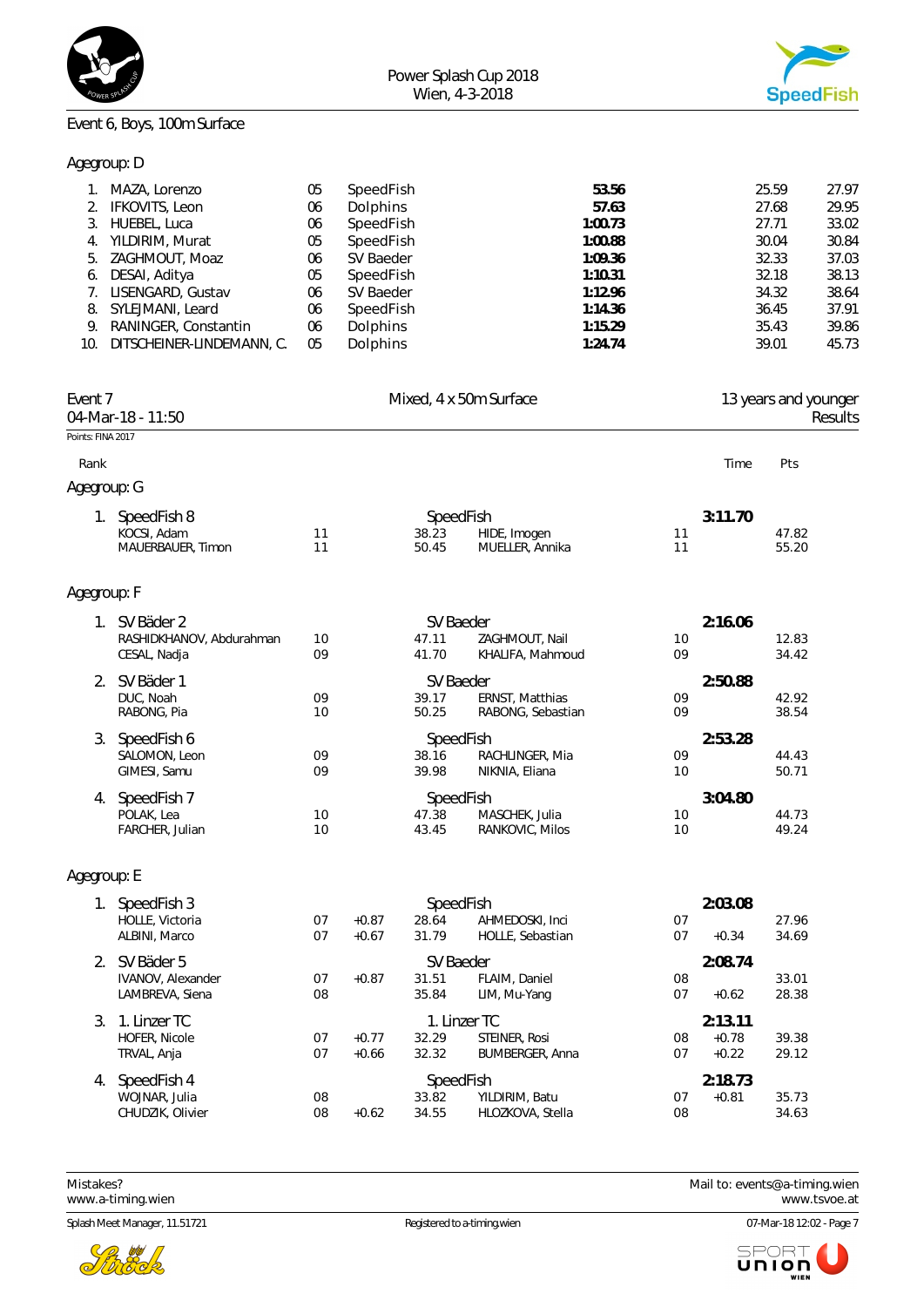

Rank Time Pts



## Event 7, Mixed, 4 x 50m Surface, Agegroup: E

| 5.                | SpeedFish 5                             |          |                    | SpeedFish                     |                                 |          | 2:27.27 |                |         |
|-------------------|-----------------------------------------|----------|--------------------|-------------------------------|---------------------------------|----------|---------|----------------|---------|
|                   | STREERUWITZ, Luis<br>KOSLICKA, Karolina | 08<br>08 | $+0.42$            | 38.24<br>31.32                | GOLGER, Rosina<br>BERZA, Samuel | 08<br>08 |         | 35.51<br>42.20 |         |
|                   | 6. SV Bäder 3                           |          |                    | SV Baeder                     |                                 |          | 2:59.04 |                |         |
|                   | STEPANOVIC, Aleksander                  | 08       |                    | 47.52                         | KRASSNITZER, Nora               | 08       |         | 43.31          |         |
|                   | ERNST, Sarah                            | 07       |                    | 43.64                         | SUKHANOV, Yaroslav              | 09       |         | 44.57          |         |
| Agegroup: D       |                                         |          |                    |                               |                                 |          |         |                |         |
|                   | 1. SpeedFish 1                          |          |                    | SpeedFish                     |                                 |          | 1:53.14 |                |         |
|                   | MAZA, Lorenzo                           | 05       | $+0.82$            | 24.50                         | GIMESI, Sara                    | 05       | $+0.47$ | 27.79          |         |
|                   | SYLEJMANI, Alina                        | 06       |                    | 33.16                         | HUEBEL, Luca                    | 06       |         | 27.69          |         |
|                   | 2. SpeedFish 2                          |          |                    | SpeedFish                     |                                 |          | 2:15.33 |                |         |
|                   | YILDIRIM, Murat                         | 05<br>06 | $+0.69$<br>$+0.68$ | 28.17<br>32.35                | MAISENBERG, Alexandra           | 06<br>06 | $+0.80$ | 38.62<br>36.19 |         |
|                   | SYLEJMANI, Leard                        |          |                    |                               | KOESSLER, Isabella              |          |         |                |         |
| DSQ               | SV Bäder 4                              |          |                    | SV Baeder                     |                                 |          | 2:13.08 |                |         |
|                   | A08 - Ausrüstung verloren, Schwimmer 3  |          |                    |                               |                                 |          |         |                |         |
|                   | ZAGHMOUT, Moaz                          | 06       | $+0.76$            | 30.81                         | LISENGARD, Gustav               | 06       | $+0.63$ | 34.81          |         |
|                   | ALMASY, Katharina                       | 07       | $+0.24$            | 34.68                         | STOISER, Martin                 | 07       | $+0.60$ | 32.78          |         |
| Event 8           |                                         |          |                    |                               | Women, 50m Bifins               |          |         |                | Oper    |
|                   | 04-Mar-18 - 11:55                       |          |                    |                               |                                 |          |         |                | Results |
| Points: FINA 2017 |                                         |          |                    |                               |                                 |          |         |                |         |
| Rank              |                                         |          | YB                 |                               |                                 |          | Time    | Pts            |         |
| Agegroup: G       |                                         |          |                    |                               |                                 |          |         |                |         |
|                   | 1. HIDE, Imogen                         |          | 11                 | SpeedFish                     |                                 |          | 48.30   |                |         |
|                   | 2. FRANK, Tabea                         |          | 11                 |                               | 1. Linzer TC                    |          | 51.98   |                |         |
|                   | 3. SPAJIC, Nina                         |          | 11                 | Dolphins                      |                                 |          | 54.41   |                |         |
| 4.                | NIMETH-SUESS, Antonia                   |          | 12                 | Dolphins                      |                                 |          | 1:09.01 |                |         |
| Agegroup: F       |                                         |          |                    |                               |                                 |          |         |                |         |
|                   | 1. NIMEH-SUESS, Julia                   |          | 09                 | Dolphins                      |                                 |          | 39.43   |                |         |
|                   | 2. RACHLINGER, Mia                      |          | 09                 | SpeedFish                     |                                 |          | 43.42   |                |         |
| $\sim$            | $D \cap I \cup I \cap I$                |          | 10 <sup>1</sup>    | $C_{\text{meas}}$ $\triangle$ |                                 |          | 127     |                |         |

|     |                         |    | <u>UNUUU IJII</u> | .     |
|-----|-------------------------|----|-------------------|-------|
| 3.  | POLAK, Lea              | 10 | SpeedFish         | 43.69 |
| 4.  | MASCHEK, Julia          | 10 | SpeedFish         | 43.71 |
|     | 5. CESAL, Nadja         | 09 | SV Baeder         | 43.99 |
| 6.  | BERGER-VOGEL, Paula     | 10 | SpeedFish         | 44.45 |
| 7.  | <b>BARBAN, Caroline</b> | 10 | SpeedFish         | 44.60 |
| 8.  | RABONG, Pia             | 10 | SV Baeder         | 46.69 |
| 9.  | NIKNIA, Eliana          | 10 | SpeedFish         | 48.37 |
| 10. | MITTLER, Antonella      | 10 | <b>Dolphins</b>   | 50.59 |
|     | DNS HOFBAUER, Anna      | 10 | <b>Dolphins</b>   |       |



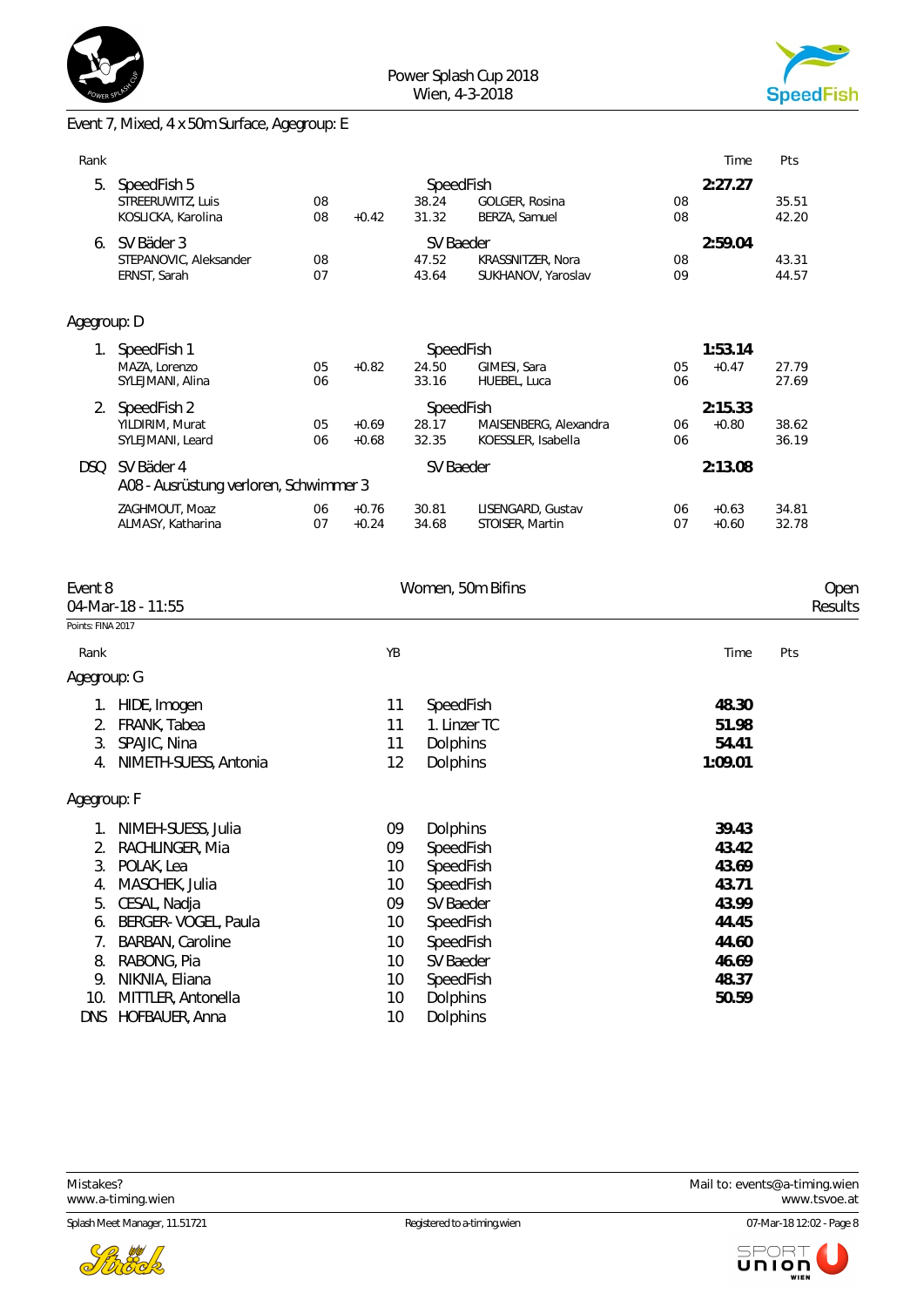

## Event 8, Women, 50m Bifins



# Agegroup: E

| 1.<br>2.    | HOLLE, Victoria<br>KOSLICKA, Karolina | 07<br>08 | SpeedFish<br>SpeedFish | 30.60<br>32.11 |
|-------------|---------------------------------------|----------|------------------------|----------------|
| 3.          | WOJNAR, Julia                         | 08       | SpeedFish              | 32.76          |
| 4.          | PANTELIS, Natalia                     | 08       | Dolphins               | 32.93          |
| 5.          | SAMITZ, Anna                          | 07       | Dolphins               | 34.24          |
| 6.          | POKORNY, Sara                         | 08       | <b>ASB Oesterreich</b> | 34.78          |
| 7.          | HLOZKOVA, Stella                      | 08       | SpeedFish              | 34.87          |
| 8.          | LAMBREVA, Siena                       | 08       | SV Baeder              | 35.54          |
|             | 9. GOLGER, Rosina                     | 08       | SpeedFish              | 35.55          |
|             | 10. STEINER, Rosi                     | 08       | 1. Linzer TC           | 36.00          |
| 11.         | ALMASY, Katharina                     | 07       | SV Baeder              | 36.88          |
| 12.         | BATWARE, Sarah                        | 08       | SpeedFish              | 38.65          |
|             | 13. TOTH, Alexandra                   | 08       | SpeedFish              | 39.01          |
|             | 14. KRASSNITZER, Nora                 | 08       | SV Baeder              | 40.51          |
| 15.         | ERNST, Sarah                          | 07       | SV Baeder              | 42.19          |
|             | 16. HERZOG, Lisa Sophie               | 08       | Dolphins               | 44.51          |
|             | 17. STEMM, Amira                      | 08       | <b>ASB Oesterreich</b> | 44.57          |
| Agegroup: D |                                       |          |                        |                |
|             | 1. BENIGNI, Anna Apollonia            | 06       | Dolphins               | 28.20          |
| 2.          | SZENT IVANYI, Timea                   | 05       | Dolphins               | 28.21          |
|             | 3. GIMESI, Sara                       | 05       | SpeedFish              | 29.07          |
| 4.          | HEINZE, Alina                         | 05       | Dolphins               | 29.38          |
| 5.          | SYLEJMANI, Alina                      | 06       | SpeedFish              | 33.17          |
| 6.          | MAISENBERG, Alexandra                 | 06       | SpeedFish              | 35.13          |
| 7.          | FOCHLER, Nele                         | 06       | Dolphins               | 38.95          |
| 8.          | KRAUS, Sarah-Lena                     | 06       | SpeedFish              | 43.24          |
| 9.          | LAPOSI, Lena                          | 06       | SpeedFish              | 46.45          |
| DSQ         | KOESSLER, Isabella                    | 06       | SpeedFish              | 40.92          |
|             | A04 - Anschlagmatte nicht berührt     |          |                        |                |
|             | DNS STAMMINGER, Lea                   | 05       | SpeedFish              |                |
| Agegroup: A |                                       |          |                        |                |
|             | 1. ANDERS, Veronika                   | 01       | SV Baeder              | 25.46<br>ÖBR   |
|             | 2. KALABIC, Dragana                   | 01       | SV Baeder              | 26.00          |
| 3.          | DUC, Vanessa                          | 03       | SV Baeder              | ÖCR<br>26.89   |
| 4.          | BENIGNI, Anna Apollonia               | 06       | Dolphins               | 28.20          |
| 5.          | SZENT IVANYI, Timea                   | 05       | Dolphins               | 28.21          |
| 6.          | GIMESI, Sara                          | 05       | SpeedFish              | 29.07          |
| 7.          | KAPELLER, Mona                        | 04       | SV Baeder              | 29.33          |
| 8.          | HEINZE, Alina                         | 05       | Dolphins               | 29.38          |
| 9.          | HOLLE, Victoria                       | 07       | SpeedFish              | 30.60          |
| 10.         | KOSLICKA, Karolina                    | 08       | SpeedFish              | 32.11          |
| 11.         | WOJNAR, Julia                         | 08       | SpeedFish              | 32.76          |
| 12.         | PANTELIS, Natalia                     | 08       | Dolphins               | 32.93          |
| 13.         | SYLEJMANI, Alina                      | 06       | SpeedFish              | 33.17          |
| 14.         | SAMITZ, Anna                          | 07       | Dolphins               | 34.24          |
| 15.         | POKORNY, Sara                         | 08       | <b>ASB Oesterreich</b> | 34.78          |
| 16.         | HLOZKOVA, Stella                      | 08       | SpeedFish              | 34.87          |
| 17.         | MAISENBERG, Alexandra                 | 06       | SpeedFish              | 35.13          |
|             |                                       |          |                        |                |

<www.a-timing.wien>



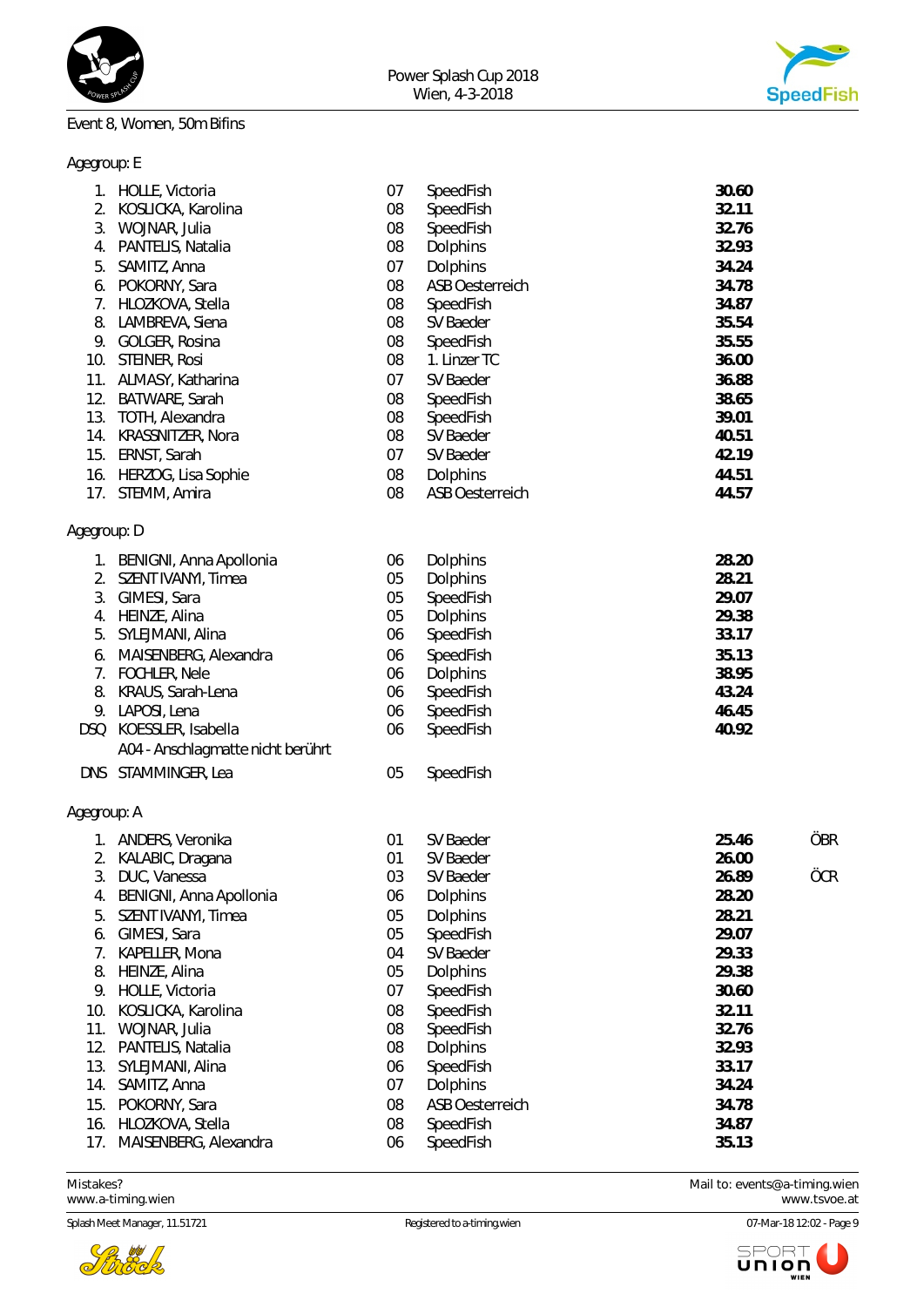



# Event 8, Women, 50m Bifins, Agegroup: A

| Rank               |                                   | ΥB |                        | Time<br>Pts |      |
|--------------------|-----------------------------------|----|------------------------|-------------|------|
| 18.                | LAPOSI, Lilli                     | 04 | SpeedFish              | 35.52       |      |
| 19.                | LAMBREVA, Siena                   | 08 | SV Baeder              | 35.54       |      |
| 20.                | GOLGER, Rosina                    | 08 | SpeedFish              | 35.55       |      |
| 21.                | STEINER, Rosi                     | 08 | 1. Linzer TC           | 36.00       |      |
| 22.                | ALMASY, Katharina                 | 07 | SV Baeder              | 36.88       |      |
| 23.                | STAMENKOVIC, Sara                 | 04 | <b>ASB Oesterreich</b> | 38.06       |      |
|                    | 24. BATWARE, Sarah                | 08 | SpeedFish              | 38.65       |      |
| 25.                | <b>FOCHLER, Nele</b>              | 06 | Dolphins               | 38.95       |      |
| 26.                | TOTH, Alexandra                   | 08 | SpeedFish              | 39.01       |      |
| 27.                | NIMEH-SUESS, Julia                | 09 | Dolphins               | 39.43       |      |
| 28.                | KRASSNITZER, Nora                 | 08 | SV Baeder              | 40.51       |      |
|                    | 29. ERNST, Sarah                  | 07 | SV Baeder              | 42.19       |      |
|                    | 30. KRAUS, Sarah-Lena             | 06 | SpeedFish              | 43.24       |      |
| 31.                | RACHLINGER, Mia                   | 09 | SpeedFish              | 43.42       |      |
| 32.                | POLAK, Lea                        | 10 | SpeedFish              | 43.69       |      |
| 33.                | MASCHEK, Julia                    | 10 | SpeedFish              | 43.71       |      |
| 34.                | CESAL, Nadja                      | 09 | SV Baeder              | 43.99       |      |
| 35.                | BERGER-VOGEL, Paula               | 10 | SpeedFish              | 44.45       |      |
| 36.                | HERZOG, Lisa Sophie               | 08 | <b>Dolphins</b>        | 44.51       |      |
| 37.                | STEMM, Amira                      | 08 | <b>ASB Oesterreich</b> | 44.57       |      |
| 38.                | <b>BARBAN, Caroline</b>           | 10 | SpeedFish              | 44.60       |      |
| 39.                | LAPOSI, Lena                      | 06 | SpeedFish              | 46.45       |      |
| 40.                | RABONG, Pia                       | 10 | SV Baeder              | 46.69       |      |
| 41.                | HIDE, Imogen                      | 11 | SpeedFish              | 48.30       |      |
| 42.                | NIKNIA, Eliana                    | 10 | SpeedFish              | 48.37       |      |
| 43.                | MITTLER, Antonella                | 10 | <b>Dolphins</b>        | 50.59       |      |
| 44.                | FRANK, Tabea                      | 11 | 1. Linzer TC           | 51.98       |      |
| 45.                | SPAJIC, Nina                      | 11 | <b>Dolphins</b>        | 54.41       |      |
| 46.                | NIMETH-SUESS, Antonia             | 12 | Dolphins               | 1:09.01     |      |
| <b>DSQ</b>         | KOESSLER, Isabella                | 06 | SpeedFish              | 40.92       |      |
|                    | A04 - Anschlagmatte nicht berührt |    |                        |             |      |
|                    | DNS HOFBAUER, Anna                | 10 | <b>Dolphins</b>        |             |      |
| <b>DNS</b>         | STAMMINGER, Lea                   | 05 | SpeedFish              |             |      |
|                    |                                   |    |                        |             |      |
| Event <sub>9</sub> |                                   |    | Men, 50m Bifins        |             | Open |

|                   | 04-Mar-18 - 12:05                                      |    |                 |       | Results |
|-------------------|--------------------------------------------------------|----|-----------------|-------|---------|
| Points: FINA 2017 |                                                        |    |                 |       |         |
| Rank              |                                                        | YB |                 | Time  | Pts     |
| Agegroup: G       |                                                        |    |                 |       |         |
|                   | KOCSI, Adam                                            | 11 | SpeedFish       | 37.81 | ÖGR     |
| 2.                | MAUERBAUER, Timon                                      | 11 | SpeedFish       | 49.93 |         |
| 3.                | FALLY, Caspar                                          | 11 | <b>Dolphins</b> | 59.73 |         |
|                   | DSQ SPAJIC, Tolja<br>A04 - Anschlagmatte nicht berührt | 11 | Dolphins        | 57.07 |         |
| DSQ.              | NEMTCEV, Gleb<br>A04 - Anschlagmatte nicht berührt     | 11 | <b>Dolphins</b> | 59.67 |         |



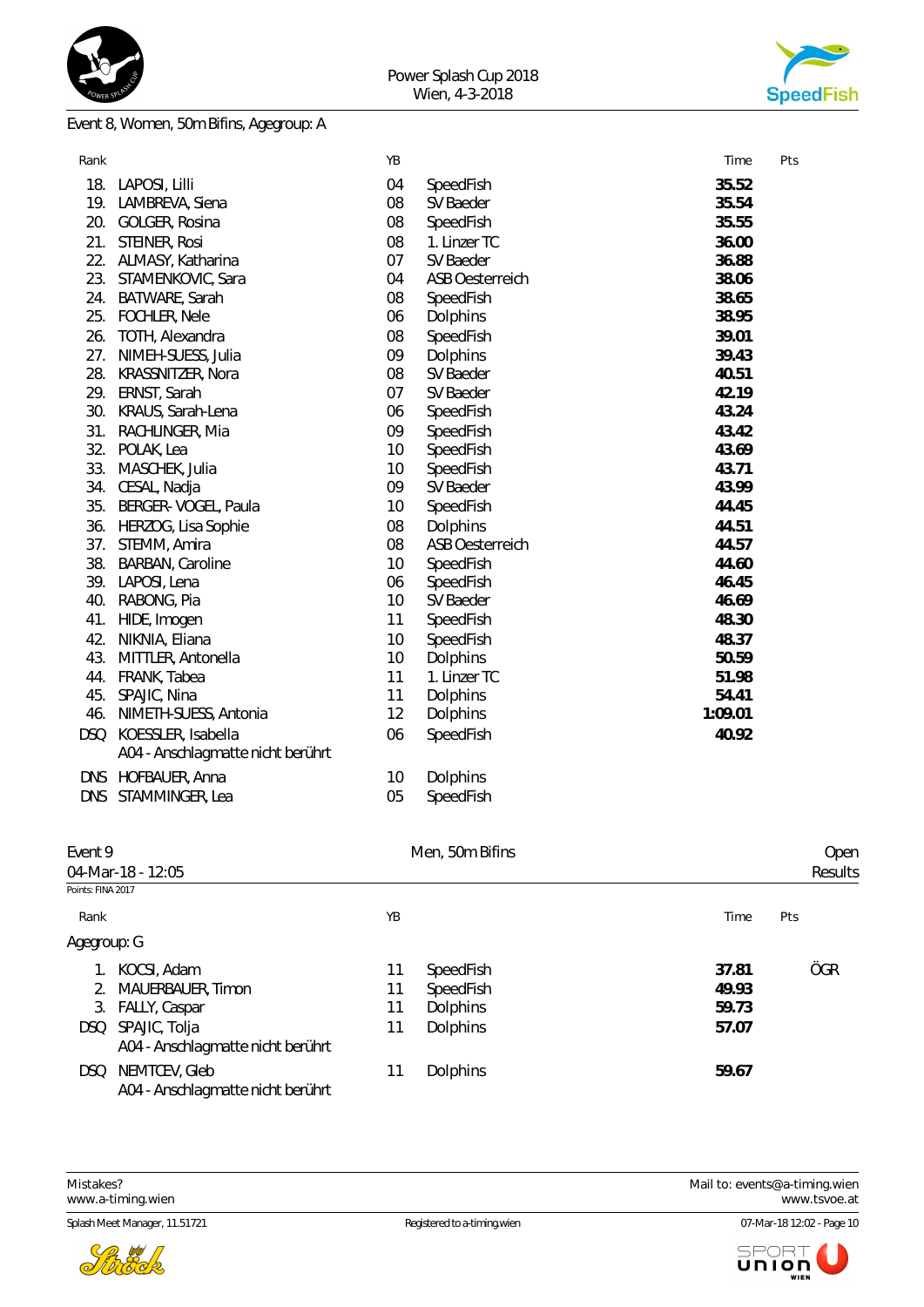

#### Event 9, Men, 50m Bifins



## Agegroup: F

|             | 1. SALOMON, Leon             | 09              | SpeedFish              | 36.32 |
|-------------|------------------------------|-----------------|------------------------|-------|
|             | 2. KHALIFA, Mahmoud          | 09              | SV Baeder              | 37.08 |
|             | 3. GIMESI, Samu              | 09              | SpeedFish              | 37.67 |
|             | 4. DUC, Noah                 | 09              | SV Baeder              | 38.52 |
|             | 5. FALLY, Oskar              | 09              | <b>Dolphins</b>        | 38.85 |
| 6.          | SUKHANOV, Yaroslav           | 09              | SV Baeder              | 38.86 |
|             | 7. RABONG, Sebastian         | 09              | SV Baeder              | 39.52 |
| 8.          | ERNST, Matthias              | 09              | SV Baeder              | 41.36 |
|             | 9. FARCHER, Julian           | 10              | SpeedFish              | 41.87 |
| 10.         | JANKO, Ben                   | 10              | Dolphins               | 43.04 |
| 11.         | IFKOVITS, Arno               | 09              | <b>Dolphins</b>        | 43.09 |
| 12.         | HOEDL, Philipp               | 09              | Dolphins               | 43.66 |
|             | 13. SZENT IVANYI, Nandor     | 10              | Dolphins               | 45.15 |
|             | 14. RASHIDKHANOV, Abdurahman | 10              | SV Baeder              | 45.93 |
| 15.         | ZAGHMOUT, Nail               | 10              | SV Baeder              | 47.46 |
|             | 16. KLAPACZ, Leonard         | 10              | Dolphins               | 51.70 |
|             | 17. RADAUER, Oliver          | 10              | Dolphins               | 52.73 |
|             | 18. STEINER, Theo            | 10 <sup>1</sup> | 1. Linzer TC           | 52.95 |
|             | 19. HEICHINGER, Noah         | 10              | Dolphins               | 55.28 |
|             | 20. STEINER, Manuel          | 10              | Dolphins               | 59.45 |
| Agegroup: E |                              |                 |                        |       |
|             | 1. LIM, Mu-Yang              | 07              | SV Baeder              | 28.30 |
|             | 2. ALBINI, Marco             | 07              | SpeedFish              | 28.49 |
|             | 3. IVANOV, Alexander         | 07              | SV Baeder              | 31.91 |
|             | 4. STOISER, Martin           | 07              | SV Baeder              | 32.71 |
|             | 5. SCHROETTNER, Kilian       | 07              | Dolphins               | 32.72 |
|             | 6. FLAIM, Daniel             | 08              | SV Baeder              | 33.11 |
|             | 7. HOLLE, Sebastian          | 07              | SpeedFish              | 33.22 |
|             | 8. PESEL, Lasar              | 08              | Dolphins               | 33.41 |
|             | 9. CHUDZIK, Olivier          | 08              | SpeedFish              | 35.27 |
|             | 10. BARAKONYI, Balazs        | 08              | Dolphins               | 35.68 |
|             | 11. RANINGER, Maximilian     | 08              | Dolphins               | 36.34 |
|             | 12. ECKL, Thomas             | 08              | Dolphins               | 36.76 |
|             | 13. YILDIRIM, Batu           | 07              | SpeedFish              | 37.98 |
|             | 14. OBI, Samuel              | 07              | <b>ASB Oesterreich</b> | 39.13 |
|             | 15. STREERUWITZ, Luis        | 08              | SpeedFish              | 40.25 |
|             | 16. OBI, Simon               | 07              | <b>ASB Oesterreich</b> | 40.28 |
|             | 17. BERZA, Samuel            | 08              | SpeedFish              | 40.62 |
|             | 18. HARTMANN, Lukas          | 08              | Dolphins               | 41.61 |
| 19.         | NOSITZKA, Luca               | 08              | ASB Oesterreich        | 47.03 |
|             | 20. STEPANOVIC, Aleksander   | 08              | SV Baeder              | 47.30 |
|             | DSQ STIPKOVICH, Oliver       | 07              | Dolphins               | 41.25 |
|             | A08 - Ausrüstung verloren    |                 |                        |       |
|             | DNS ELSHIKH, Omer            | 08              | Dolphins               |       |

DNS SCHNEIDER, Fabian 07 Dolphins



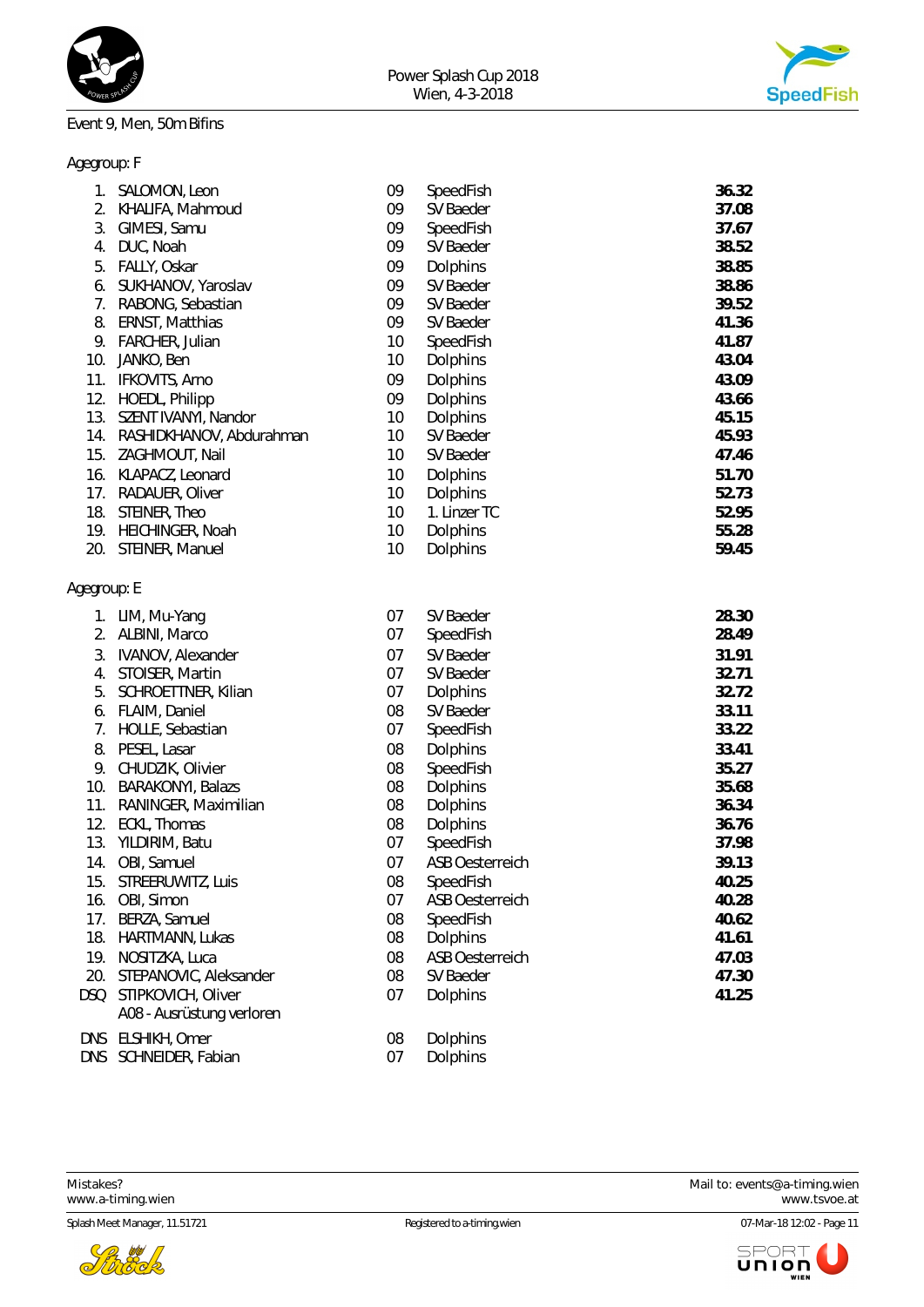

## Event 9, Men, 50m Bifins



Agegroup: D

| 1.          | MAZA, Lorenzo                        | 05 | SpeedFish              | 27.37 |     |
|-------------|--------------------------------------|----|------------------------|-------|-----|
| 2.          | HUEBEL, Luca                         | 06 | SpeedFish              | 29.07 |     |
| 3.          | IFKOVITS, Leon                       | 06 | Dolphins               | 29.56 |     |
| 4.          | ZAGHMOUT, Moaz                       | 06 | SV Baeder              | 31.23 |     |
| 5.          | YILDIRIM, Murat                      | 05 | SpeedFish              | 31.93 |     |
| 6.          | RANINGER, Constantin                 | 06 | Dolphins               | 33.09 |     |
| 7.          | SYLEJMANI, Leard                     | 06 | SpeedFish              | 33.10 |     |
| 8.          | LISENGARD, Gustav                    | 06 | SV Baeder              | 33.17 |     |
|             | 9. DESAI, Aditya                     | 05 | SpeedFish              | 34.16 |     |
|             | 10. DITSCHEINER-LINDEMANN, Christoph | 05 | Dolphins               | 37.58 |     |
| Agegroup: A |                                      |    |                        |       |     |
|             | 1. SCHMID, Fabian                    | 02 | SpeedFish              | 21.83 | ÖBR |
| 2.          | RIGHI, Alessandro                    | 00 | SV Baeder              | 23.95 |     |
| 3.          | HALLAK, Aiman                        | 04 | SV Baeder              | 26.89 |     |
| 4.          | MAZA, Lorenzo                        | 05 | SpeedFish              | 27.37 |     |
| 5.          | LIM, Mu-Yang                         | 07 | SV Baeder              | 28.30 |     |
|             | 6. ALBINI, Marco                     | 07 | SpeedFish              | 28.49 |     |
| 7.          | HUEBEL, Luca                         | 06 | SpeedFish              | 29.07 |     |
| 8.          | IFKOVITS, Leon                       | 06 | Dolphins               | 29.56 |     |
|             | 9. WEICHBERGER, Felix                | 02 | SpeedFish              | 29.68 |     |
|             | 10. KOSAK, Andreas                   | 00 | SV Baeder              | 30.54 |     |
|             | 11. SCHMID, Christoph                | 03 | <b>ASB Oesterreich</b> | 30.78 |     |
|             | 12. ZAGHMOUT, Moaz                   | 06 | SV Baeder              | 31.23 |     |
|             | 13. IVANOV, Alexander                | 07 | SV Baeder              | 31.91 |     |
|             | 14. YILDIRIM, Murat                  | 05 | SpeedFish              | 31.93 |     |
|             | 15. STOISER, Martin                  | 07 | SV Baeder              | 32.71 |     |
|             | 16. SCHROETTNER, Kilian              | 07 | Dolphins               | 32.72 |     |
|             | 17. RANINGER, Constantin             | 06 | Dolphins               | 33.09 |     |
|             | 18. SYLEJMANI, Leard                 | 06 | SpeedFish              | 33.10 |     |
|             | 19. FLAIM, Daniel                    | 08 | SV Baeder              | 33.11 |     |
| 20.         | LISENGARD, Gustav                    | 06 | SV Baeder              | 33.17 |     |
| 21.         | HOLLE, Sebastian                     | 07 | SpeedFish              | 33.22 |     |
| 22.         | PESEL, Lasar                         | 08 | Dolphins               | 33.41 |     |
| 23.         | DESAI, Aditya                        | 05 | SpeedFish              | 34.16 |     |
|             | 24. CHUDZIK, Olivier                 | 08 | SpeedFish              | 35.27 |     |
| 25.         | <b>BARAKONYI, Balazs</b>             | 08 | Dolphins               | 35.68 |     |
| 26.         | SALOMON, Leon                        | 09 | SpeedFish              | 36.32 |     |
| 27.         | RANINGER, Maximilian                 | 08 | <b>Dolphins</b>        | 36.34 |     |
| 28.         | ECKL, Thomas                         | 08 | Dolphins               | 36.76 |     |
| 29.         | KHALIFA, Mahmoud                     | 09 | SV Baeder              | 37.08 |     |
| 30.         | DITSCHEINER-LINDEMANN, Christoph     | 05 | Dolphins               | 37.58 |     |
| 31.         | GIMESI, Samu                         | 09 | SpeedFish              | 37.67 |     |
| 32.         | KOCSI, Adam                          | 11 | SpeedFish              | 37.81 | ÖGR |
| 33.         | YILDIRIM, Batu                       | 07 | SpeedFish              | 37.98 |     |
| 34.         | DUC, Noah                            | 09 | SV Baeder              | 38.52 |     |
| 35.         | FALLY, Oskar                         | 09 | Dolphins               | 38.85 |     |
| 36.         | SUKHANOV, Yaroslav                   | 09 | SV Baeder              | 38.86 |     |
| 37.         | OBI, Samuel                          | 07 | <b>ASB Oesterreich</b> | 39.13 |     |
| 38.         | RABONG, Sebastian                    | 09 | SV Baeder              | 39.52 |     |
| 39.         | STREERUWITZ, Luis                    | 08 | SpeedFish              | 40.25 |     |
|             |                                      |    |                        |       |     |

<www.a-timing.wien>

Splash Meet Manager, 11.51721 **Registered to a-timing.wien** Registered to a-timing.wien 07-Mar-18 12:02 - Page 12



Mistakes? Mail to: [events@a-timing.wien](mailto:events@a-timing.wien)

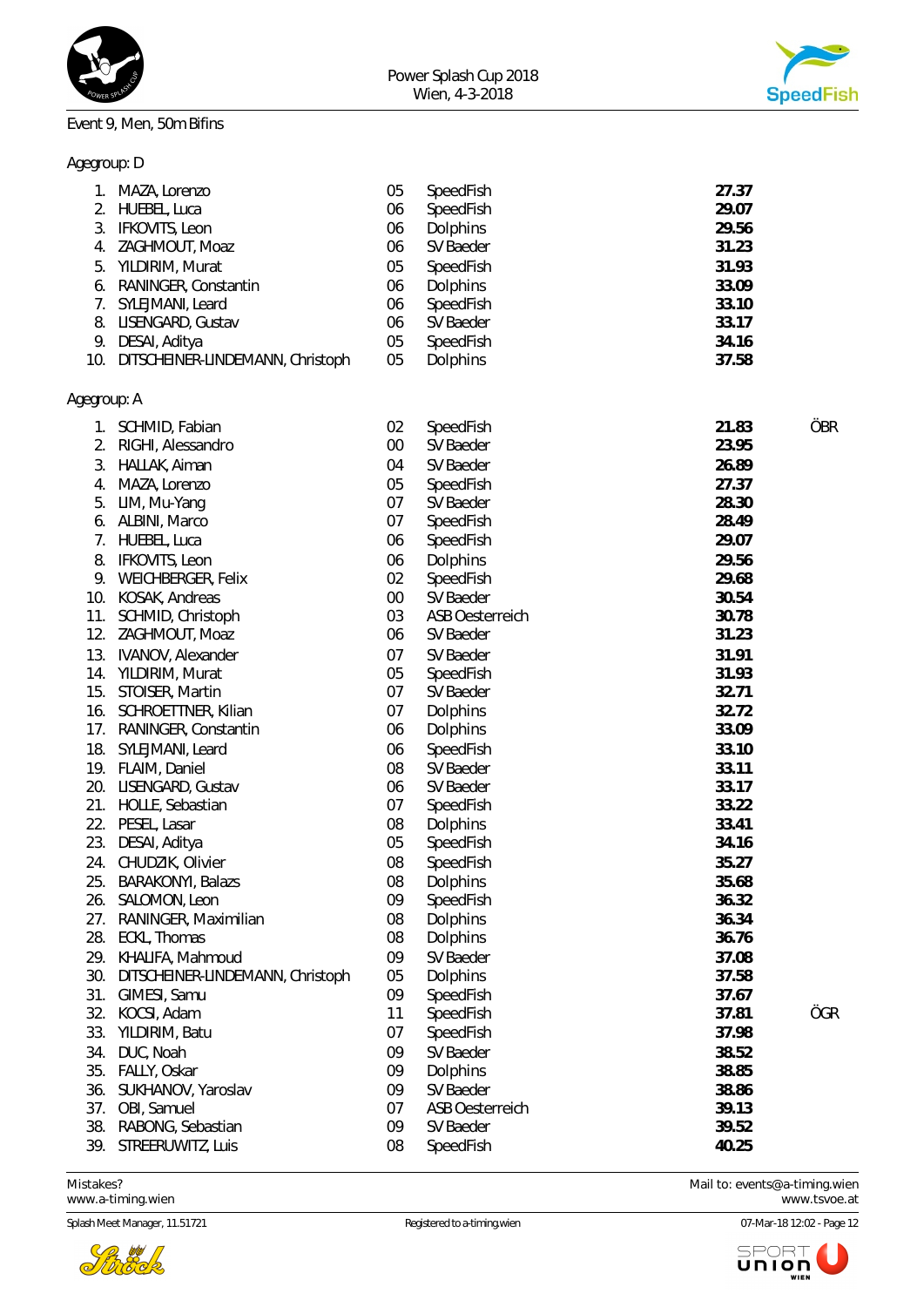



# Event 9, Men, 50m Bifins, Agegroup: A

| Rank       |                                   | ΥB |                        | Time  | Pts |
|------------|-----------------------------------|----|------------------------|-------|-----|
| 40.        | OBI, Simon                        | 07 | <b>ASB Oesterreich</b> | 40.28 |     |
| 41.        | BERZA, Samuel                     | 08 | SpeedFish              | 40.62 |     |
| 42.        | ERNST, Matthias                   | 09 | SV Baeder              | 41.36 |     |
| 43.        | HARTMANN, Lukas                   | 08 | <b>Dolphins</b>        | 41.61 |     |
| 44.        | FARCHER, Julian                   | 10 | SpeedFish              | 41.87 |     |
| 45.        | JANKO, Ben                        | 10 | Dolphins               | 43.04 |     |
| 46.        | IFKOVITS, Arno                    | 09 | Dolphins               | 43.09 |     |
| 47.        | HOEDL, Philipp                    | 09 | Dolphins               | 43.66 |     |
| 48.        | SZENT IVANYI, Nandor              | 10 | Dolphins               | 45.15 |     |
| 49.        | RASHIDKHANOV, Abdurahman          | 10 | SV Baeder              | 45.93 |     |
| 50.        | NOSITZKA, Luca                    | 08 | <b>ASB Oesterreich</b> | 47.03 |     |
| 51.        | STEPANOVIC, Aleksander            | 08 | SV Baeder              | 47.30 |     |
| 52.        | ZAGHMOUT, Nail                    | 10 | SV Baeder              | 47.46 |     |
| 53.        | MAUERBAUER, Timon                 | 11 | SpeedFish              | 49.93 |     |
| 54.        | KLAPACZ, Leonard                  | 10 | Dolphins               | 51.70 |     |
| 55.        | RADAUER, Oliver                   | 10 | <b>Dolphins</b>        | 52.73 |     |
| 56.        | STEINER, Theo                     | 10 | 1. Linzer TC           | 52.95 |     |
| 57.        | HEICHINGER, Noah                  | 10 | Dolphins               | 55.28 |     |
| 58.        | STEINER, Manuel                   | 10 | Dolphins               | 59.45 |     |
| 59.        | FALLY, Caspar                     | 11 | Dolphins               | 59.73 |     |
| <b>DSQ</b> | STIPKOVICH, Oliver                | 07 | Dolphins               | 41.25 |     |
|            | A08 - Ausrüstung verloren         |    |                        |       |     |
| <b>DSQ</b> | SPAJIC, Tolja                     | 11 | Dolphins               | 57.07 |     |
|            | A04 - Anschlagmatte nicht berührt |    |                        |       |     |
| <b>DSQ</b> | NEMTCEV, Gleb                     | 11 | Dolphins               | 59.67 |     |
|            | A04 - Anschlagmatte nicht berührt |    |                        |       |     |
| <b>DNS</b> | ELSHIKH, Omer                     | 08 | <b>Dolphins</b>        |       |     |
| <b>DNS</b> | SCHNEIDER, Fabian                 | 07 | <b>Dolphins</b>        |       |     |
|            |                                   |    |                        |       |     |

| Event 10          |                                         |    | Girls, 25m Apnea |       |         |  |
|-------------------|-----------------------------------------|----|------------------|-------|---------|--|
|                   | 04-Mar-18 - 12:20                       |    |                  |       | Results |  |
| Points: FINA 2017 |                                         |    |                  |       |         |  |
| Rank              |                                         | YB |                  | Time  | Pts     |  |
| Agegroup: F       |                                         |    |                  |       |         |  |
| 1.                | RACHLINGER, Mia                         | 09 | SpeedFish        | 22.46 |         |  |
| <b>DSQ</b>        | NIMEH-SUESS, Julia<br>AP1 - Aufgetaucht | 09 | <b>Dolphins</b>  | 21.08 |         |  |
| <b>DSQ</b>        | NIKNIA, Eliana<br>AP1 - Aufgetaucht     | 10 | SpeedFish        | 22.83 |         |  |
| Agegroup: E       |                                         |    |                  |       |         |  |
|                   | AHMEDOSKI, Inci                         | 07 | SpeedFish        | 12.49 |         |  |
| 2.                | HOLLE, Victoria                         | 07 | SpeedFish        | 12.97 |         |  |
| 3.                | WOJNAR, Julia                           | 08 | SpeedFish        | 13.76 |         |  |
| 4.                | <b>BUMBERGER, Anna</b>                  | 07 | 1. Linzer TC     | 14.18 |         |  |
| 5.                | KOSLICKA, Karolina                      | 08 | SpeedFish        | 14.31 |         |  |
| 6.                | PANTELIS, Natalia                       | 08 | <b>Dolphins</b>  | 14.53 |         |  |
| 7.                | HOFER, Nicole                           | 07 | 1. Linzer TC     | 15.51 |         |  |

<www.a-timing.wien>

Splash Meet Manager, 11.51721 **Registered to a-timing.wien** Registered to a-timing.wien 07-Mar-18 12:02 - Page 13



Mistakes?<br>
Mail to: [events@a-timing.wien](mailto:events@a-timing.wien)<br>
www.a-timing.wien

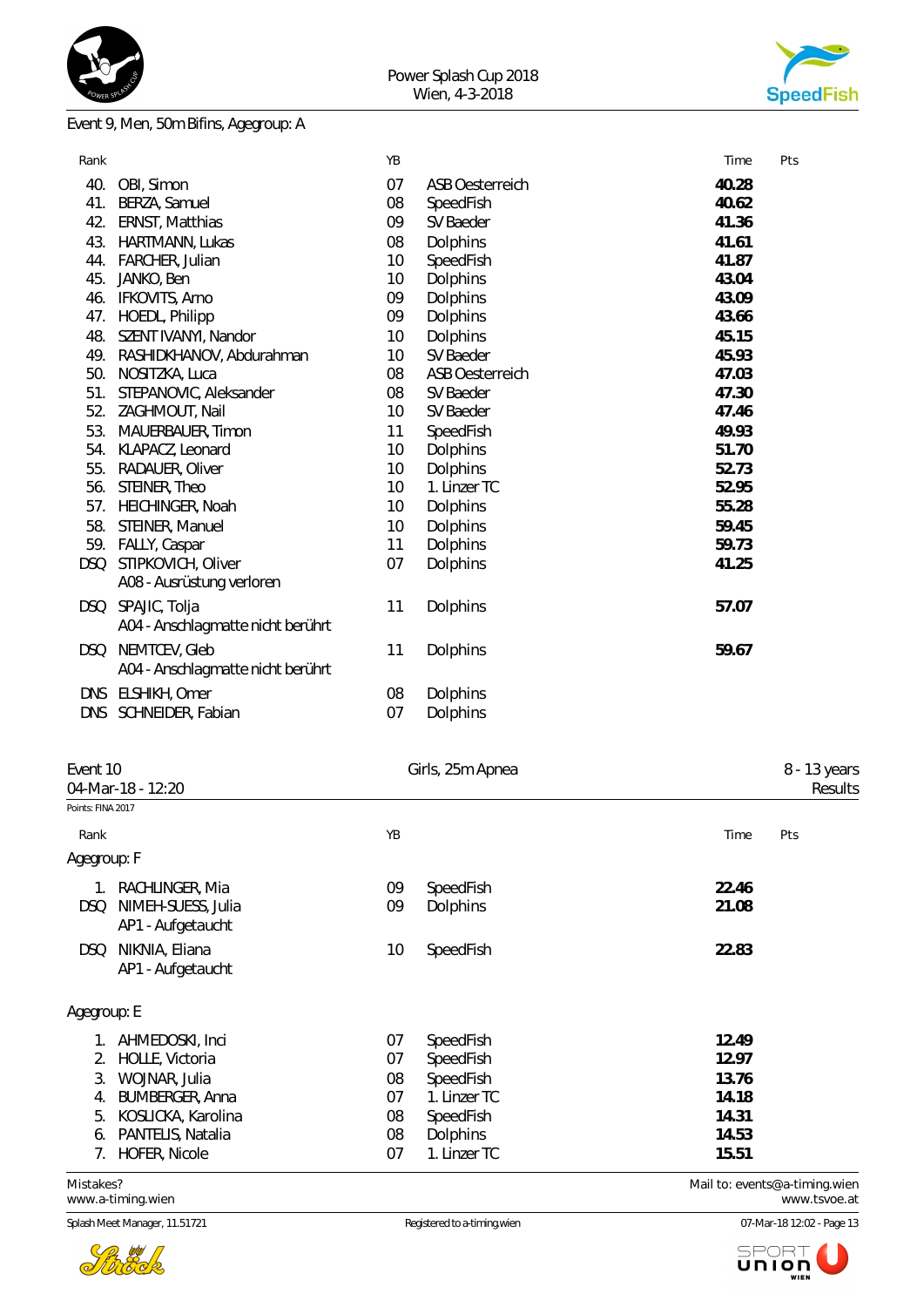



## Event 10, Girls, 25m Apnea, Agegroup: E

| Rank        |                         | YB |                        | Time  | Pts |
|-------------|-------------------------|----|------------------------|-------|-----|
| 8.          | TRVAL, Anja             | 07 | 1. Linzer TC           | 15.78 |     |
| 9.          | HLOZKOVA, Stella        | 08 | SpeedFish              | 17.01 |     |
| 10.         | STEINER, Rosi           | 08 | 1. Linzer TC           | 17.07 |     |
| 11.         | LAMBREVA, Siena         | 08 | SV Baeder              | 17.14 |     |
| 12.         | SAMITZ, Anna            | 07 | Dolphins               | 17.58 |     |
| 13.         | POKORNY, Sara           | 08 | ASB Oesterreich        | 18.32 |     |
| 14.         | BATWARE, Sarah          | 08 | SpeedFish              | 20.65 |     |
| 15.         | FRANK, Hannah           | 08 | 1. Linzer TC           | 21.45 |     |
| DSQ         | STEMM, Amira            | 08 | <b>ASB Oesterreich</b> | 21.80 |     |
|             | AP1 - Aufgetaucht       |    |                        |       |     |
| <b>DNS</b>  | TOTH, Alexandra         | 08 | SpeedFish              |       |     |
| Agegroup: D |                         |    |                        |       |     |
|             | BENIGNI, Anna Apollonia | 06 | Dolphins               | 11.11 |     |
|             | GIMESI, Sara            | 05 | SpeedFish              | 12.64 |     |
| 3.          | HEINZE, Alina           | 05 | Dolphins               | 13.35 |     |
| 4.          | FOCHLER, Nele           | 06 | Dolphins               | 15.01 |     |
| 5.          | SYLEJMANI, Alina        | 06 | SpeedFish              | 17.13 |     |
|             |                         |    |                        |       |     |

| Event 11          |                                               |    | Boys, 25m Apnea |       | 8 - 13 years   |  |  |
|-------------------|-----------------------------------------------|----|-----------------|-------|----------------|--|--|
|                   | 04-Mar-18 - 12:25                             |    |                 |       | <b>Results</b> |  |  |
| Points: FINA 2017 |                                               |    |                 |       |                |  |  |
| Rank              |                                               | YB |                 | Time  | Pts            |  |  |
| Agegroup: F       |                                               |    |                 |       |                |  |  |
|                   | 1. FALLY, Oskar                               | 09 | Dolphins        | 17.64 |                |  |  |
| 2.                | KHALIFA, Mahmoud                              | 09 | SV Baeder       | 18.48 |                |  |  |
| 3.                | SALOMON, Leon                                 | 09 | SpeedFish       | 18.55 |                |  |  |
| 4.                | GIMESI, Samu                                  | 09 | SpeedFish       | 20.31 |                |  |  |
| DSQ               | RASHIDKHANOV, Abdurahman<br>AP1 - Aufgetaucht | 10 | SV Baeder       |       |                |  |  |
| DSQ               | RANKOVIC, Milos<br>AP1 - Aufgetaucht          | 10 | SpeedFish       | 20.69 |                |  |  |
|                   | DSQ ZAGHMOUT, Nail<br>AP1 - Aufgetaucht       | 10 | SV Baeder       | 21.26 |                |  |  |
|                   | DNS STEINER, Theo                             | 10 | 1. Linzer TC    |       |                |  |  |
| Agegroup: E       |                                               |    |                 |       |                |  |  |
|                   | ALBINI, Marco                                 | 07 | SpeedFish       | 13.59 |                |  |  |
| 2.                | HOLLE, Sebastian                              | 07 | SpeedFish       | 14.28 |                |  |  |
| 3.                | LIM, Mu-Yang                                  | 07 | SV Baeder       | 14.74 |                |  |  |
| 4.                | CHUDZIK, Olivier                              | 08 | SpeedFish       | 15.49 |                |  |  |
| 5.                | SCHROETTNER, Kilian                           | 07 | <b>Dolphins</b> | 15.64 |                |  |  |
| 6.                | STOISER, Martin                               | 07 | SV Baeder       | 16.20 |                |  |  |
| 7.                | FLAIM, Daniel                                 | 08 | SV Baeder       | 17.25 |                |  |  |
| 8.                | <b>IVANOV, Alexander</b>                      | 07 | SV Baeder       | 17.69 |                |  |  |
| 9.                | PESEL, Lasar                                  | 08 | Dolphins        | 18.13 |                |  |  |
|                   | STREERUWITZ, Luis                             | 08 | SpeedFish       | 18.13 |                |  |  |
|                   | 11. ECKL, Thomas                              | 08 | <b>Dolphins</b> | 21.03 |                |  |  |

<www.a-timing.wien>

Splash Meet Manager, 11.51721 **Registered to a-timing.wien** Registered to a-timing.wien 07-Mar-18 12:02 - Page 14



Mistakes? Mail to: [events@a-timing.wien](mailto:events@a-timing.wien)

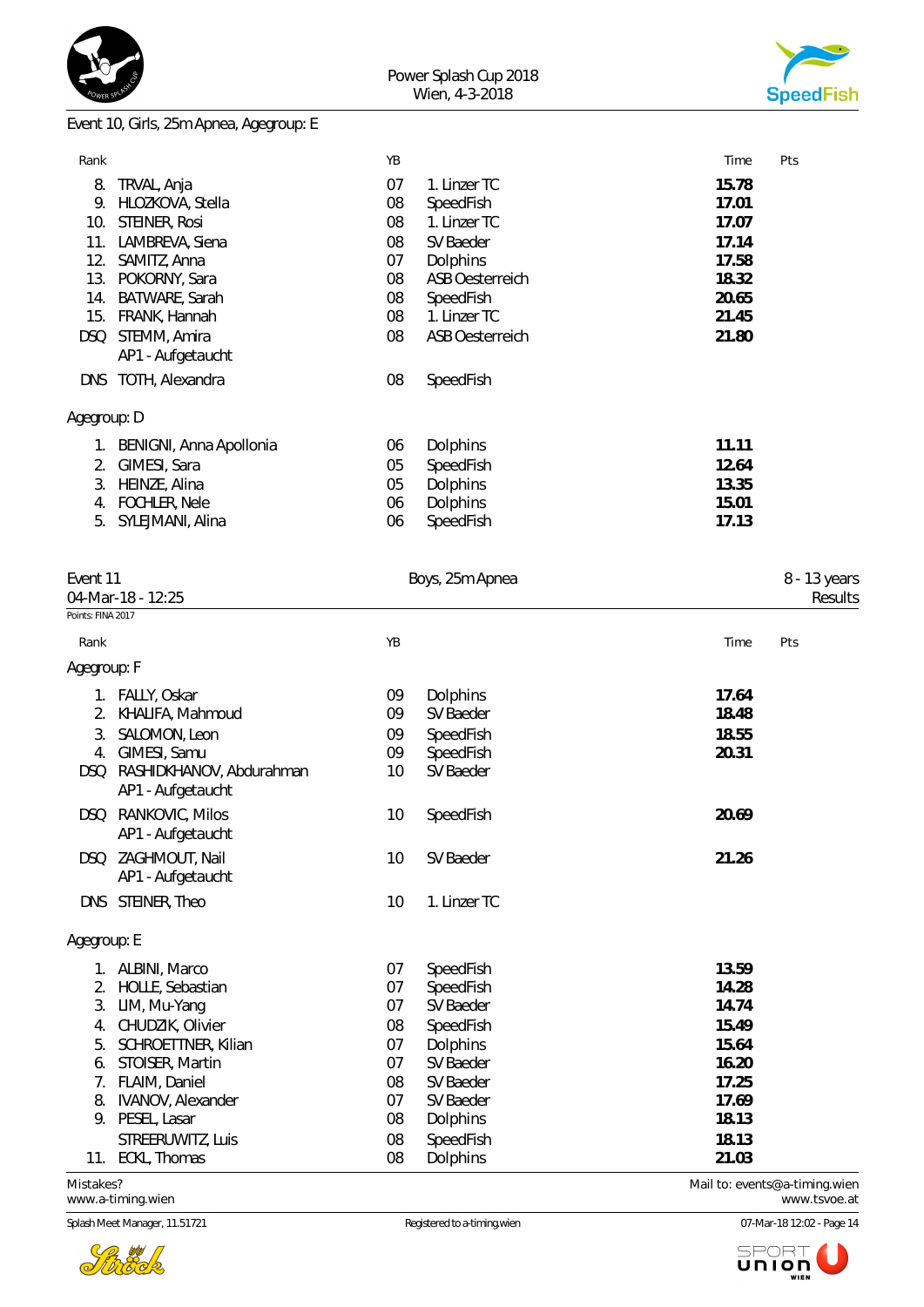



| Rank        |                                                       | YB |                 | Time  | Pts |
|-------------|-------------------------------------------------------|----|-----------------|-------|-----|
| 12.         | NOSITZKA, Luca                                        | 08 | ASB Oesterreich | 22.09 |     |
| <b>DSQ</b>  | RANINGER, Maximilian<br>AP1 - Aufgetaucht             | 08 | Dolphins        | 16.44 |     |
| <b>DSQ</b>  | BERZA, Samuel<br>AP1 - Aufgetaucht                    | 08 | SpeedFish       | 17.96 |     |
| DSQ         | YILDIRIM, Batu                                        | 07 | SpeedFish       | 20.25 |     |
|             | AP1 - Aufgetaucht                                     |    |                 |       |     |
| Agegroup: D |                                                       |    |                 |       |     |
| 1.          | IFKOVITS, Leon                                        | 06 | Dolphins        | 11.39 |     |
| 2.          | MAZA, Lorenzo                                         | 05 | SpeedFish       | 11.47 |     |
| 3.          | YILDIRIM, Murat                                       | 05 | SpeedFish       | 11.86 |     |
| 4.          | HUEBEL, Luca                                          | 06 | SpeedFish       | 12.65 |     |
| 5.          | DESAI, Aditya                                         | 05 | SpeedFish       | 14.23 |     |
| 6.          | RANINGER, Constantin                                  | 06 | Dolphins        | 14.45 |     |
| 7.          | ZAGHMOUT, Moaz                                        | 06 | SV Baeder       | 14.57 |     |
| 8.          | SYLEJMANI, Leard                                      | 06 | SpeedFish       | 17.63 |     |
| 9.          | LISENGARD, Gustav                                     | 06 | SV Baeder       | 17.86 |     |
| <b>DSQ</b>  | DITSCHEINER-LINDEMANN, Christoph<br>AP1 - Aufgetaucht | 05 | Dolphins        | 18.15 |     |

| Event 12<br>04-Mar-18 - 12:30 |                         |    | Girls, 25m Surface | 11 years and younger<br>Results |  |
|-------------------------------|-------------------------|----|--------------------|---------------------------------|--|
| Points: FINA 2017             |                         |    |                    |                                 |  |
| Rank                          |                         | YB |                    | Pts<br>Time                     |  |
| Agegroup: G                   |                         |    |                    |                                 |  |
| 1.                            | HIDE, Imogen            | 11 | SpeedFish          | 21.06                           |  |
| 2.                            | FRANK, Tabea            | 11 | 1. Linzer TC       | 21.34                           |  |
| 3.                            | ARTNER, Paulina         | 11 | SpeedFish          | 21.87                           |  |
| 4.                            | MUELLER, Annika         | 11 | SpeedFish          | 23.21                           |  |
| 5.                            | SPAJIC, Nina            | 11 | Dolphins           | 25.73                           |  |
| 6.                            | NIMETH-SUESS, Antonia   | 12 | <b>Dolphins</b>    | 26.31                           |  |
| 7.                            | STIPKOVICH, Tatiana     | 11 | Dolphins           | 29.55                           |  |
| Agegroup: F                   |                         |    |                    |                                 |  |
| 1.                            | NIMEH-SUESS, Julia      | 09 | Dolphins           | 17.91                           |  |
| 2.                            | MASCHEK, Julia          | 10 | SpeedFish          | 18.77                           |  |
| 3.                            | RACHLINGER, Mia         | 09 | SpeedFish          | 18.93                           |  |
| 4.                            | CESAL, Nadja            | 09 | SV Baeder          | 18.94                           |  |
| 5.                            | <b>BARBAN, Caroline</b> | 10 | SpeedFish          | 19.22                           |  |
| 6.                            | POLAK, Lea              | 10 | SpeedFish          | 19.73                           |  |
| 7.                            | BERGER-VOGEL, Paula     | 10 | SpeedFish          | 20.99                           |  |
| 8.                            | NIKNIA, Eliana          | 10 | SpeedFish          | 21.02                           |  |
| 9.                            | MITTLER, Antonella      | 10 | Dolphins           | 24.39                           |  |
| <b>DNS</b>                    | <b>HOFBAUER, Anna</b>   | 10 | <b>Dolphins</b>    |                                 |  |



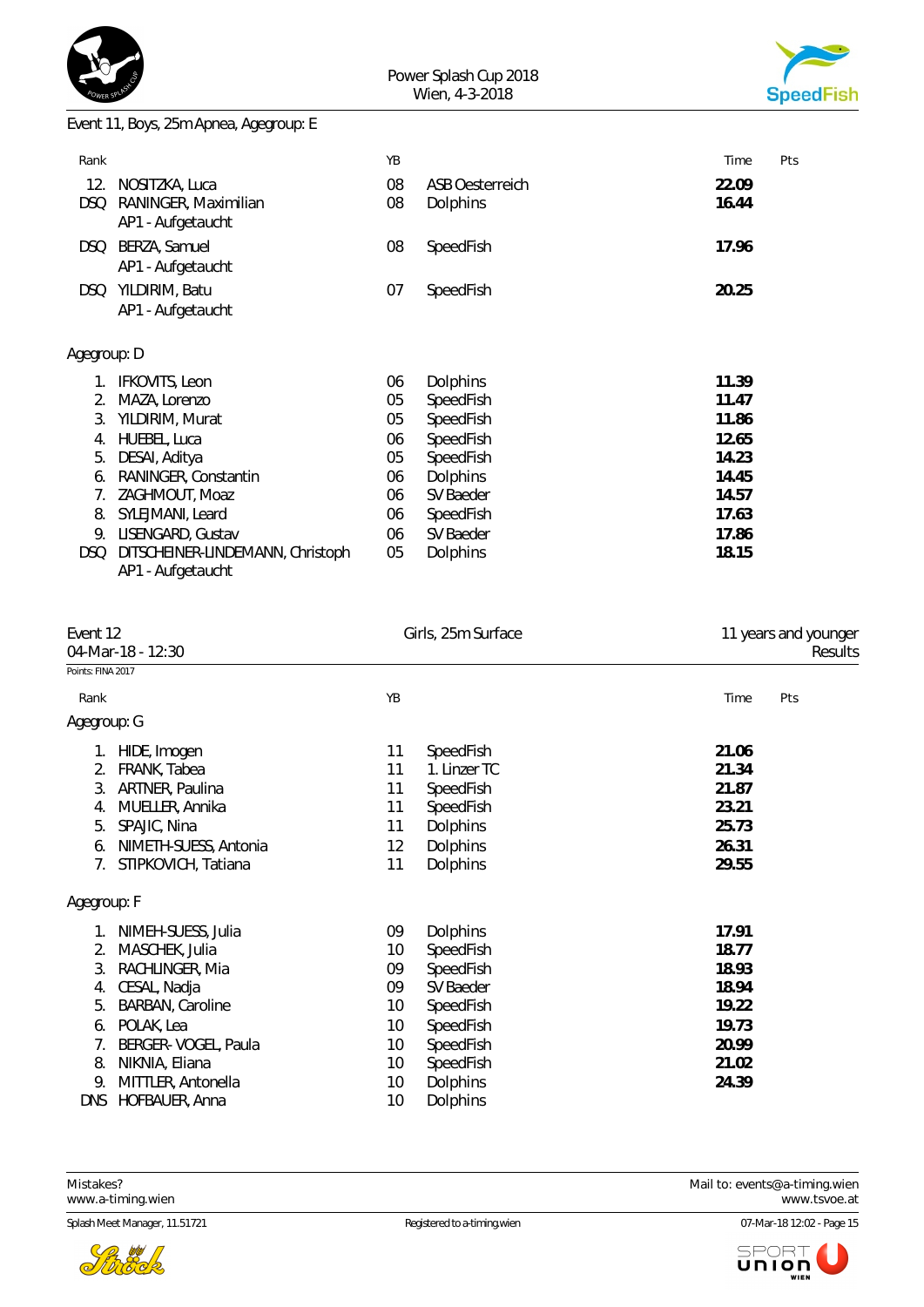

#### Event 12, Girls, 25m Surface



|                      |                                                                                    |                        | 13.00                                  |
|----------------------|------------------------------------------------------------------------------------|------------------------|----------------------------------------|
|                      |                                                                                    |                        | 13.22                                  |
|                      |                                                                                    |                        |                                        |
|                      |                                                                                    |                        | 13.67                                  |
|                      | 08                                                                                 | SpeedFish              | 14.32                                  |
| <b>HOFER, Nicole</b> | 07                                                                                 | 1. Linzer TC           | 14.37                                  |
| TRVAL, Anja          | 07                                                                                 | 1. Linzer TC           | 14.40                                  |
| PANTELIS, Natalia    | 08                                                                                 | <b>Dolphins</b>        | 14.41                                  |
| WOJNAR, Julia        | 08                                                                                 | SpeedFish              | 14.42                                  |
| HLOZKOVA, Stella     | 08                                                                                 | SpeedFish              | 15.73                                  |
| GOLGER, Rosina       | 08                                                                                 | SpeedFish              | 15.99                                  |
| SAMITZ, Anna         | 07                                                                                 | Dolphins               | 16.11                                  |
| ALMASY, Katharina    | 07                                                                                 | SV Baeder              | 16.37                                  |
| LAMBREVA, Siena      | 08                                                                                 | SV Baeder              | 16.62                                  |
| BATWARE, Sarah       | 08                                                                                 | SpeedFish              | 16.79                                  |
| TOTH, Alexandra      | 08                                                                                 | SpeedFish              | 17.37                                  |
| STEINER, Rosi        | 08                                                                                 | 1. Linzer TC           | 17.39                                  |
| FRANK, Hannah        | 08                                                                                 | 1. Linzer TC           | 18.50                                  |
| HERZOG, Lisa Sophie  | 08                                                                                 | <b>Dolphins</b>        | 18.83                                  |
| POKORNY, Sara        | 08                                                                                 | ASB Oesterreich        | 21.11                                  |
| STEMM, Amira         | 08                                                                                 | <b>ASB Oesterreich</b> | 28.40                                  |
|                      | AHMEDOSKI, Inci<br>HOLLE, Victoria<br><b>BUMBERGER, Anna</b><br>KOSLICKA, Karolina | 07<br>07<br>07         | SpeedFish<br>SpeedFish<br>1. Linzer TC |

| Event 13          |                          |    | Boys, 25m Surface | 11 years and younger |         |  |
|-------------------|--------------------------|----|-------------------|----------------------|---------|--|
|                   | 04-Mar-18 - 12:35        |    |                   |                      | Results |  |
| Points: FINA 2017 |                          |    |                   |                      |         |  |
| Rank              |                          | YB |                   | Time<br>Pts          |         |  |
| Agegroup: G       |                          |    |                   |                      |         |  |
| 1.                | KOCSI, Adam              | 11 | SpeedFish         | 16.59                | ÖGR     |  |
| 2.                | MAUERBAUER, Timon        | 11 | SpeedFish         | 20.99                |         |  |
| 3.                | NEMTCEV, Gleb            | 11 | Dolphins          | 21.73                |         |  |
| 4.                | STIPKOVICH, Philipp      | 11 | Dolphins          | 23.73                |         |  |
| 5.                | SPAJIC, Tolja            | 11 | Dolphins          | 24.93                |         |  |
| 6.                | FALLY, Caspar            | 11 | Dolphins          | 30.97                |         |  |
| Agegroup: F       |                          |    |                   |                      |         |  |
|                   | KHALIFA, Mahmoud         | 09 | SV Baeder         | 16.38                |         |  |
| 2.                | SALOMON, Leon            | 09 | SpeedFish         | 16.64                |         |  |
| 3.                | GIMESI, Samu             | 09 | SpeedFish         | 17.25                |         |  |
| 4.                | FALLY, Oskar             | 09 | Dolphins          | 17.39                |         |  |
| 5.                | HOEDL, Philipp           | 09 | Dolphins          | 18.50                |         |  |
| 6.                | <b>IFKOVITS, Arno</b>    | 09 | Dolphins          | 18.54                |         |  |
| 7.                | FARCHER, Julian          | 10 | SpeedFish         | 18.97                |         |  |
| 8.                | SZENT IVANYI, Nandor     | 10 | Dolphins          | 19.40                |         |  |
| 9.                | RADAUER, Oliver          | 10 | Dolphins          | 19.79                |         |  |
| 10.               | JANKO, Ben               | 10 | Dolphins          | 19.81                |         |  |
| 11.               | ZAGHMOUT, Nail           | 10 | SV Baeder         | 21.08                |         |  |
| 12.               | RASHIDKHANOV, Abdurahman | 10 | SV Baeder         | 21.77                |         |  |
| 13.               | RANKOVIC, Milos          | 10 | SpeedFish         | 22.44                |         |  |
| 14.               | STEINER, Theo            | 10 | 1. Linzer TC      | 22.84                |         |  |
| 15.               | KLAPACZ, Leonard         | 10 | Dolphins          | 23.02                |         |  |

<www.a-timing.wien>

Splash Meet Manager, 11.51721 **Registered to a-timing.wien** CD and the set of the CD<sub>4</sub> Mar-18 12:02 - Page 16



Mistakes? Mail to: [events@a-timing.wien](mailto:events@a-timing.wien)

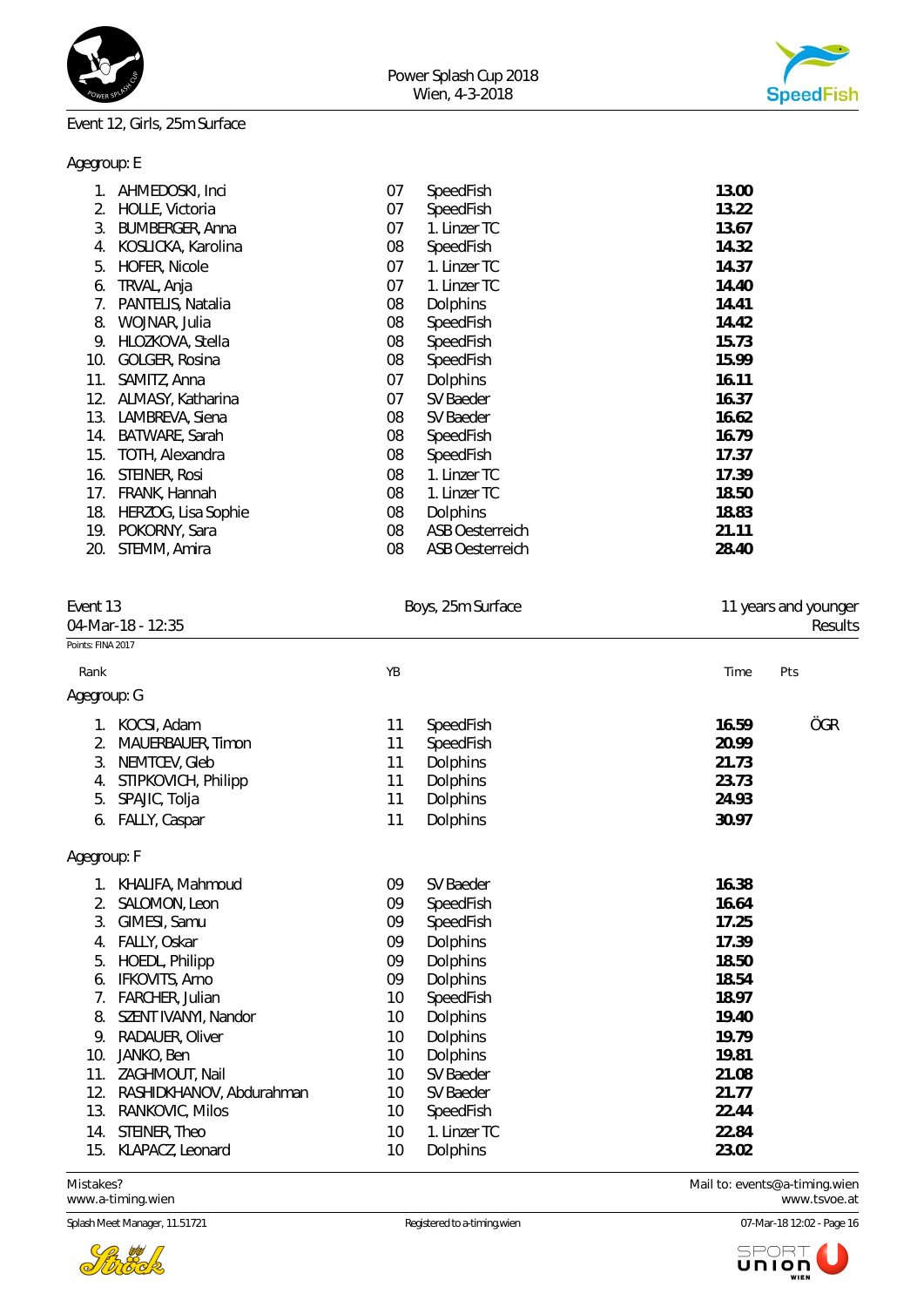



## Event 13, Boys, 25m Surface, Agegroup: F

| Rank        |                                           | YB |                        | Time  | Pts |
|-------------|-------------------------------------------|----|------------------------|-------|-----|
| 16.         | HEICHINGER, Noah                          | 10 | <b>Dolphins</b>        | 24.18 |     |
| 17.         | STEINER, Manuel                           | 10 | Dolphins               | 26.45 |     |
| Agegroup: E |                                           |    |                        |       |     |
| 1.          | LIM, Mu-Yang                              | 07 | SV Baeder              | 13.59 |     |
| 2.          | ALBINI, Marco                             | 07 | SpeedFish              | 13.91 |     |
| 3.          | STOISER, Martin                           | 07 | SV Baeder              | 14.96 |     |
| 4.          | HOLLE, Sebastian                          | 07 | SpeedFish              | 15.13 |     |
| 5.          | <b>IVANOV, Alexander</b>                  | 07 | SV Baeder              | 15.19 |     |
| 6.          | RANINGER, Maximilian                      | 08 | Dolphins               | 15.22 |     |
| 7.          | FLAIM, Daniel                             | 08 | SV Baeder              | 15.70 |     |
| 8.          | CHUDZIK, Olivier                          | 08 | SpeedFish              | 15.81 |     |
| 9.          | PESEL, Lasar                              | 08 | Dolphins               | 15.95 |     |
| 10.         | YILDIRIM, Batu                            | 07 | SpeedFish              | 15.97 |     |
| 11.         | SCHROETTNER, Kilian                       | 07 | Dolphins               | 15.99 |     |
| 12.         | <b>BARAKONYI, Balazs</b>                  | 08 | Dolphins               | 16.69 |     |
| 13.         | ECKL, Thomas                              | 08 | Dolphins               | 16.83 |     |
| 14.         | STREERUWITZ, Luis                         | 08 | SpeedFish              | 17.02 |     |
| 15.         | BERZA, Samuel                             | 08 | SpeedFish              | 17.84 |     |
| 16.         | HARTMANN, Lukas                           | 08 | Dolphins               | 18.69 |     |
| 17.         | NOSITZKA, Luca                            | 08 | <b>ASB Oesterreich</b> | 23.28 |     |
| DSQ         | STIPKOVICH, Oliver                        | 07 | Dolphins               | 17.30 |     |
|             | A03 - Behinderung eines anderen Sportlers |    |                        |       |     |
| DNS         | ELSHIKH, Omer                             | 08 | Dolphins               |       |     |
| <b>DNS</b>  | SCHNEIDER, Fabian                         | 07 | Dolphins               |       |     |
|             |                                           |    |                        |       |     |

| Event 14 |  |
|----------|--|
|----------|--|

| Event 14 |                               |    |              | Girls, 200m Surface |     | 8 - 13 years    |       |       |         |
|----------|-------------------------------|----|--------------|---------------------|-----|-----------------|-------|-------|---------|
|          | 04-Mar-18 - 12:45             |    |              |                     |     |                 |       |       | Results |
|          | Points: FINA 2017             |    |              |                     |     |                 |       |       |         |
| Rank     |                               | YB |              | Time                | Pts | 50 <sub>m</sub> | 100m  | 150m  | 200m    |
|          | Agegroup: E                   |    |              |                     |     |                 |       |       |         |
|          | 1. AHMEDOSKI, Inci            | 07 | SpeedFish    | 2:19.14             |     | 30.90           | 35.04 | 37.18 | 36.02   |
| 2.       | BUMBERGER, Anna               | 07 | 1. Linzer TC | 2:43.37             |     | 33.19           | 42.23 | 44.19 | 43.76   |
|          | 3. WOJNAR, Julia              | 08 | SpeedFish    | 2:54.78             |     | 37.61           | 44.44 | 46.34 | 46.39   |
|          | 4. TRVAL, Anja                | 07 | 1. Linzer TC | 2:58.01             |     | 39.58           | 45.36 | 47.01 | 46.06   |
|          | 5. HLOZKOVA, Stella           | 08 | SpeedFish    | 2:58.55             |     | 36.89           | 42.90 | 43.59 | 55.17   |
|          | 6. HOFER, Nicole              | 07 | 1. Linzer TC | 3:13.20             |     | 37.97           | 42.53 | 39.64 | 1:13.06 |
|          | 7. STEINER, Rosi              | 08 | 1. Linzer TC | 3:18.82             |     | 41.21           | 51.11 | 54.68 | 51.82   |
|          | 8. FRANK, Hannah              | 08 | 1. Linzer TC | 3:25.33             |     | 46.46           | 51.36 | 55.16 | 52.35   |
|          | DNF HOLLE, Victoria           | 07 | SpeedFish    |                     |     | 32.94           |       |       |         |
|          | A06 - Aufgegeben              |    |              |                     |     |                 |       |       |         |
|          | Agegroup: D                   |    |              |                     |     |                 |       |       |         |
|          | 1. BENIGNI, Anna Apollonia 06 |    | Dolphins     | 2:00.54             | ÖDR | 28.59           | 29.73 | 32.11 | 30.11   |
|          | 2. HEINZE, Alina              | 05 | Dolphins     | 2:07.12             |     | 30.16           | 32.53 | 32.92 | 31.51   |
|          | 3. GIMESI, Sara               | 05 | SpeedFish    | 2:33.07             |     | 32.83           | 37.56 | 41.23 | 41.45   |
|          | 4. SYLEJMANI, Alina           | 06 | SpeedFish    | 2:45.74             |     | 36.60           | 42.28 | 43.95 | 42.91   |



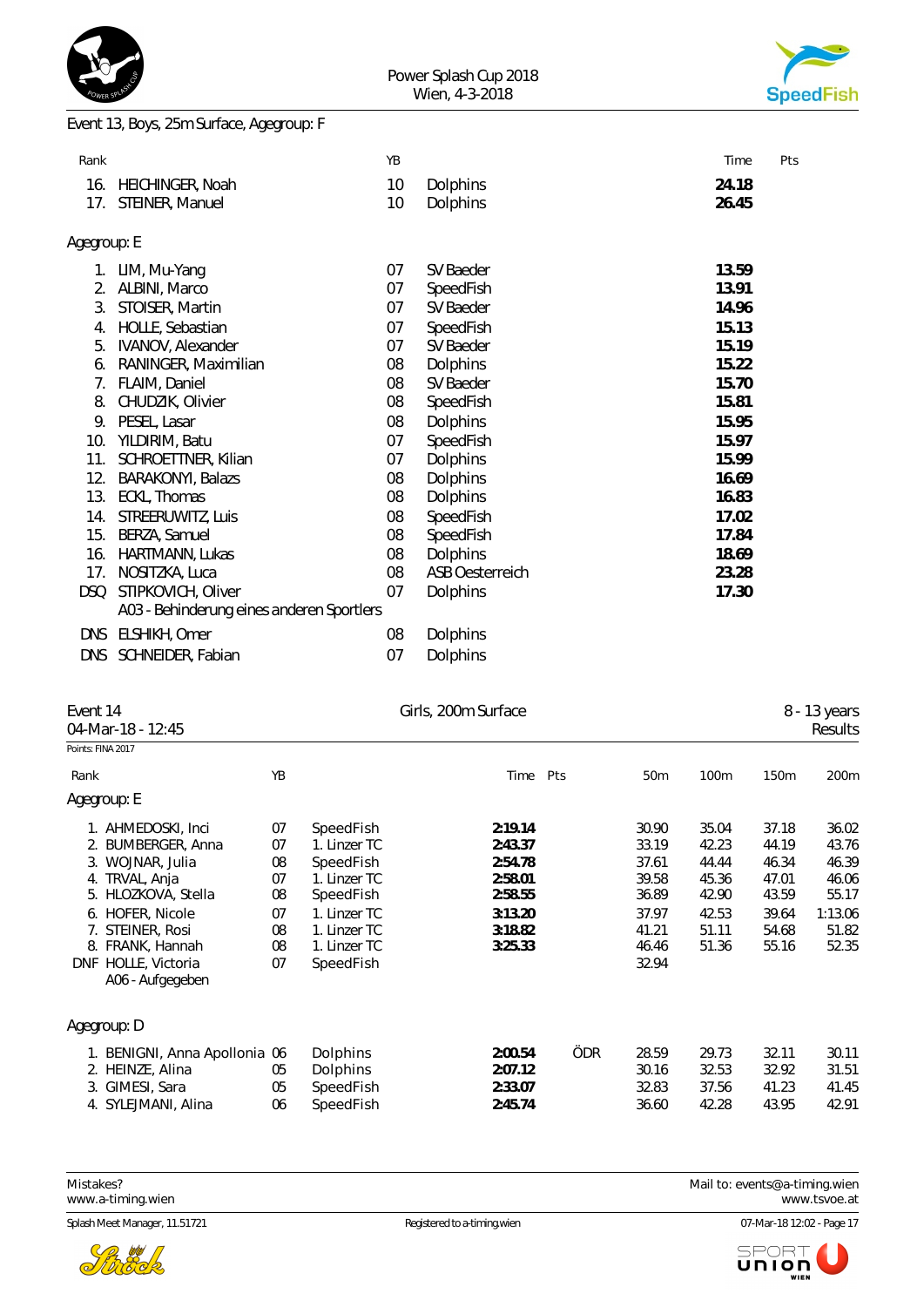| POWER SPLASHOP |
|----------------|
|                |



| Event 15                               | 04-Mar-18 - 13:10                                                                                                                                                                                    |                                        |                                                                                        |                                                          | Boys, 200m Surface                                                                                                                 |     |                                           |                                                                               |                                           | 8 - 13 years<br>Results                   |
|----------------------------------------|------------------------------------------------------------------------------------------------------------------------------------------------------------------------------------------------------|----------------------------------------|----------------------------------------------------------------------------------------|----------------------------------------------------------|------------------------------------------------------------------------------------------------------------------------------------|-----|-------------------------------------------|-------------------------------------------------------------------------------|-------------------------------------------|-------------------------------------------|
| Points: FINA 2017                      |                                                                                                                                                                                                      |                                        |                                                                                        |                                                          |                                                                                                                                    |     |                                           |                                                                               |                                           |                                           |
| Rank                                   |                                                                                                                                                                                                      | YB                                     |                                                                                        |                                                          | Time Pts                                                                                                                           |     | 50m                                       | 100m                                                                          | 150m                                      | 200m                                      |
| Agegroup: F                            |                                                                                                                                                                                                      |                                        |                                                                                        |                                                          |                                                                                                                                    |     |                                           |                                                                               |                                           |                                           |
|                                        | 1. FALLY, Oskar<br>2. IFKOVITS, Arno<br>3. STEINER, Theo                                                                                                                                             | 09<br>09<br>10                         | Dolphins<br>Dolphins<br>1. Linzer TC                                                   |                                                          | 2:59.48<br>3:57.11<br>3:59.20                                                                                                      |     | 40.31<br>53.81<br>52.59                   | 46.16<br>1:07.25<br>1:01.96                                                   | 48.46<br>1:05.55<br>1:01.65               | 44.55<br>50.50<br>1:03.00                 |
| Agegroup: D                            |                                                                                                                                                                                                      |                                        |                                                                                        |                                                          |                                                                                                                                    |     |                                           |                                                                               |                                           |                                           |
|                                        | 1. MAZA, Lorenzo<br>2. IFKOVITS, Leon<br>3. HUEBEL, Luca<br>4. YILDIRIM, Murat<br>5. SYLEJMANI, Leard<br>DNS LISENGARD, Gustav<br>DNS ZAGHMOUT, Moaz                                                 | 05<br>06<br>06<br>05<br>06<br>06<br>06 | SpeedFish<br>Dolphins<br>SpeedFish<br>SpeedFish<br>SpeedFish<br>SV Baeder<br>SV Baeder |                                                          | 2:00.30<br>2:03.76<br>2:18.42<br>2:18.59<br>2:51.52                                                                                | ÖDR | 27.84<br>28.38<br>31.10<br>32.97<br>39.19 | 30.17<br>31.88<br>35.71<br>36.04<br>45.31                                     | 31.90<br>32.72<br>36.54<br>36.52<br>45.97 | 30.39<br>30.78<br>35.07<br>33.06<br>41.05 |
| Event 16                               | 04-Mar-18 - 13:20                                                                                                                                                                                    |                                        |                                                                                        |                                                          | Women, 50m Surface                                                                                                                 |     |                                           |                                                                               |                                           | Open<br>Results                           |
| Points: FINA 2017                      |                                                                                                                                                                                                      |                                        |                                                                                        |                                                          |                                                                                                                                    |     |                                           |                                                                               |                                           |                                           |
| Rank                                   |                                                                                                                                                                                                      |                                        |                                                                                        | YB                                                       |                                                                                                                                    |     |                                           | Time                                                                          | Pts                                       |                                           |
| Agegroup: G                            |                                                                                                                                                                                                      |                                        |                                                                                        |                                                          |                                                                                                                                    |     |                                           |                                                                               |                                           |                                           |
| 2.<br>3.<br>4.<br><b>DSQ</b>           | 1. HIDE, Imogen<br>FRANK, Tabea<br>SPAJIC, Nina<br>MUELLER, Annika<br>NIMETH-SUESS, Antonia<br>A04 - Anschlagmatte nicht berührt                                                                     |                                        |                                                                                        | 11<br>11<br>11<br>11<br>12                               | SpeedFish<br>1. Linzer TC<br>Dolphins<br>SpeedFish<br>Dolphins                                                                     |     |                                           | 47.49<br>50.31<br>50.95<br>53.87<br>1:05.52                                   |                                           |                                           |
| Agegroup: F                            |                                                                                                                                                                                                      |                                        |                                                                                        |                                                          |                                                                                                                                    |     |                                           |                                                                               |                                           |                                           |
| 3.<br>4.<br>5.<br>6.<br>7.<br>8.<br>9. | 1. NIMEH-SUESS, Julia<br>2. CESAL, Nadja<br>MASCHEK, Julia<br>BARBAN, Caroline<br>NIKNIA, Eliana<br>POLAK, Lea<br>BERGER-VOGEL, Paula<br>RACHLINGER, Mia<br>MITTLER, Antonella<br>DNS HOFBAUER, Anna |                                        |                                                                                        | 09<br>09<br>10<br>10<br>10<br>10<br>10<br>09<br>10<br>10 | <b>Dolphins</b><br>SV Baeder<br>SpeedFish<br>SpeedFish<br>SpeedFish<br>SpeedFish<br>SpeedFish<br>SpeedFish<br>Dolphins<br>Dolphins |     |                                           | 38.76<br>42.38<br>44.90<br>45.51<br>45.73<br>46.99<br>47.49<br>49.24<br>51.68 |                                           |                                           |
| Agegroup: E                            |                                                                                                                                                                                                      |                                        |                                                                                        |                                                          |                                                                                                                                    |     |                                           |                                                                               |                                           |                                           |
| 2.<br>3.<br>4.<br>5.<br>6.             | 1. AHMEDOSKI, Inci<br>HOLLE, Victoria<br><b>BUMBERGER, Anna</b><br><b>HOFER, Nicole</b><br>PANTELIS, Natalia<br>KOSLICKA, Karolina<br>7. TRVAL, Anja                                                 |                                        |                                                                                        | 07<br>07<br>07<br>07<br>08<br>08<br>07                   | SpeedFish<br>SpeedFish<br>1. Linzer TC<br>1. Linzer TC<br>Dolphins<br>SpeedFish<br>1. Linzer TC                                    |     |                                           | 28.66<br>29.46<br>31.34<br>31.36<br>31.90<br>32.10<br>33.44                   |                                           |                                           |

<www.a-timing.wien>



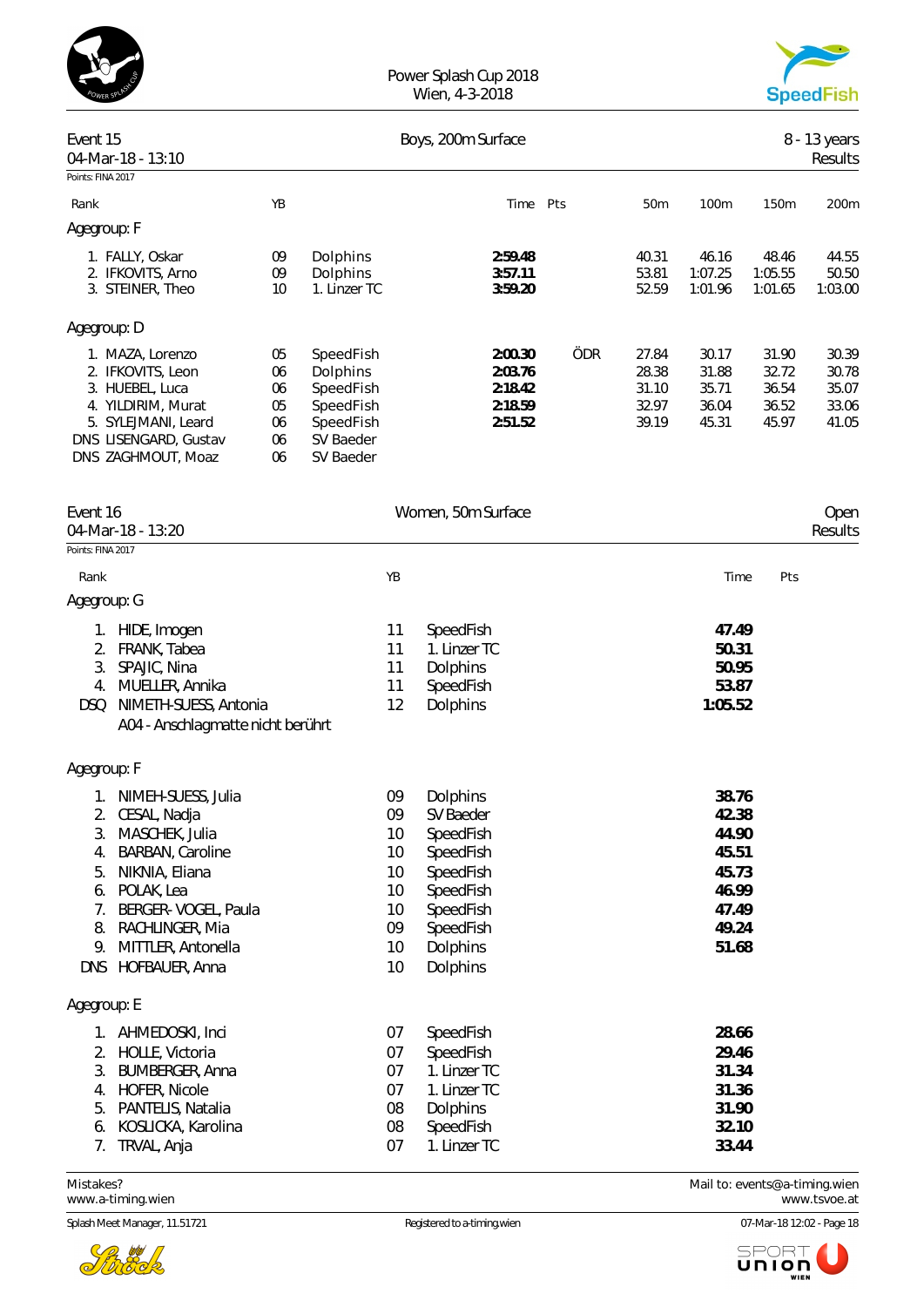



# Event 16, Girls, 50m Surface, Agegroup: E

| Rank        |                         | YB |              | Time    | Pts |
|-------------|-------------------------|----|--------------|---------|-----|
| 8.          | WOJNAR, Julia           | 08 | SpeedFish    | 34.59   |     |
| 9.          | LAMBREVA, Siena         | 08 | SV Baeder    | 34.61   |     |
| 10.         | HLOZKOVA, Stella        | 08 | SpeedFish    | 35.00   |     |
| 11.         | SAMITZ, Anna            | 07 | Dolphins     | 35.72   |     |
| 12.         | GOLGER, Rosina          | 08 | SpeedFish    | 36.43   |     |
| 13.         | ALMASY, Katharina       | 07 | SV Baeder    | 38.07   |     |
| 14.         | BATWARE, Sarah          | 08 | SpeedFish    | 38.75   |     |
| 15.         | STEINER, Rosi           | 08 | 1. Linzer TC | 40.07   |     |
| 16.         | FRANK, Hannah           | 08 | 1. Linzer TC | 45.16   |     |
| 17.         | TOTH, Alexandra         | 08 | SpeedFish    | 47.26   |     |
| 18.         | HERZOG, Lisa Sophie     | 08 | Dolphins     | 55.39   |     |
| Agegroup: D |                         |    |              |         |     |
| 1.          | BENIGNI, Anna Apollonia | 06 | Dolphins     | 24.85   |     |
| 2.          | HEINZE, Alina           | 05 | Dolphins     | 27.38   |     |
| 3.          | GIMESI, Sara            | 05 | SpeedFish    | 29.66   |     |
| 4.          | SYLEJMANI, Alina        | 06 | SpeedFish    | 33.83   |     |
| 5.          | MAISENBERG, Alexandra   | 06 | SpeedFish    | 34.93   |     |
| 6.          | FOCHLER, Nele           | 06 | Dolphins     | 37.93   |     |
| 7.          | LAPOSI, Lena            | 06 | SpeedFish    | 38.84   |     |
| 8.          | KRAUS, Sarah-Lena       | 06 | SpeedFish    | 47.18   |     |
| 9.          | KOESSLER, Isabella      | 06 | SpeedFish    | 1:13.66 |     |
| <b>DNS</b>  | STAMMINGER, Lea         | 05 | SpeedFish    |         |     |
|             |                         |    |              |         |     |

| Event 17<br>04-Mar-18 - 13:30 |                                   |    | Boys, 50m Surface | 13 years and younger<br>Results |  |  |
|-------------------------------|-----------------------------------|----|-------------------|---------------------------------|--|--|
| Points: FINA 2017             |                                   |    |                   |                                 |  |  |
| Rank                          |                                   | YB |                   | Pts<br>Time                     |  |  |
| Agegroup: G                   |                                   |    |                   |                                 |  |  |
| 1.                            | KOCSI, Adam                       | 11 | SpeedFish         | 38.46                           |  |  |
| 2.                            | NEMTCEV, Gleb                     | 11 | Dolphins          | 52.18                           |  |  |
| 3.                            | MAUERBAUER, Timon                 | 11 | SpeedFish         | 52.67                           |  |  |
| 4.                            | FALLY, Caspar                     | 11 | Dolphins          | 1:04.87                         |  |  |
| 5.                            | POLAK, Lucas                      | 13 | SpeedFish         | 1:09.58                         |  |  |
| <b>DSQ</b>                    | SPAJIC, Tolja                     | 11 | Dolphins          | 58.66                           |  |  |
|                               | A04 - Anschlagmatte nicht berührt |    |                   |                                 |  |  |
| Agegroup: F                   |                                   |    |                   |                                 |  |  |
| 1.                            | KHALIFA, Mahmoud                  | 09 | SV Baeder         | 36.31                           |  |  |
| 2.                            | SALOMON, Leon                     | 09 | SpeedFish         | 36.54                           |  |  |
| 3.                            | FALLY, Oskar                      | 09 | Dolphins          | 37.15                           |  |  |
| 4.                            | GIMESI, Samu                      | 09 | SpeedFish         | 37.56                           |  |  |
| 5.                            | FARCHER, Julian                   | 10 | SpeedFish         | 41.72                           |  |  |
| 6.                            | HOEDL, Philipp                    | 09 | Dolphins          | 41.74                           |  |  |
| 7.                            | IFKOVITS, Arno                    | 09 | Dolphins          | 42.78                           |  |  |
| 8.                            | RADAUER, Oliver                   | 10 | Dolphins          | 45.13                           |  |  |
| 9.                            | JANKO, Ben                        | 10 | Dolphins          | 45.16                           |  |  |
| 10.                           | RASHIDKHANOV, Abdurahman          | 10 | SV Baeder         | 45.61                           |  |  |

<www.a-timing.wien>

Splash Meet Manager, 11.51721 **Registered to a-timing.wien** Registered to a-timing.wien 07-Mar-18 12:02 - Page 19



Mistakes?<br>
Mail to: [events@a-timing.wien](mailto:events@a-timing.wien)<br>
www.a-timing.wien

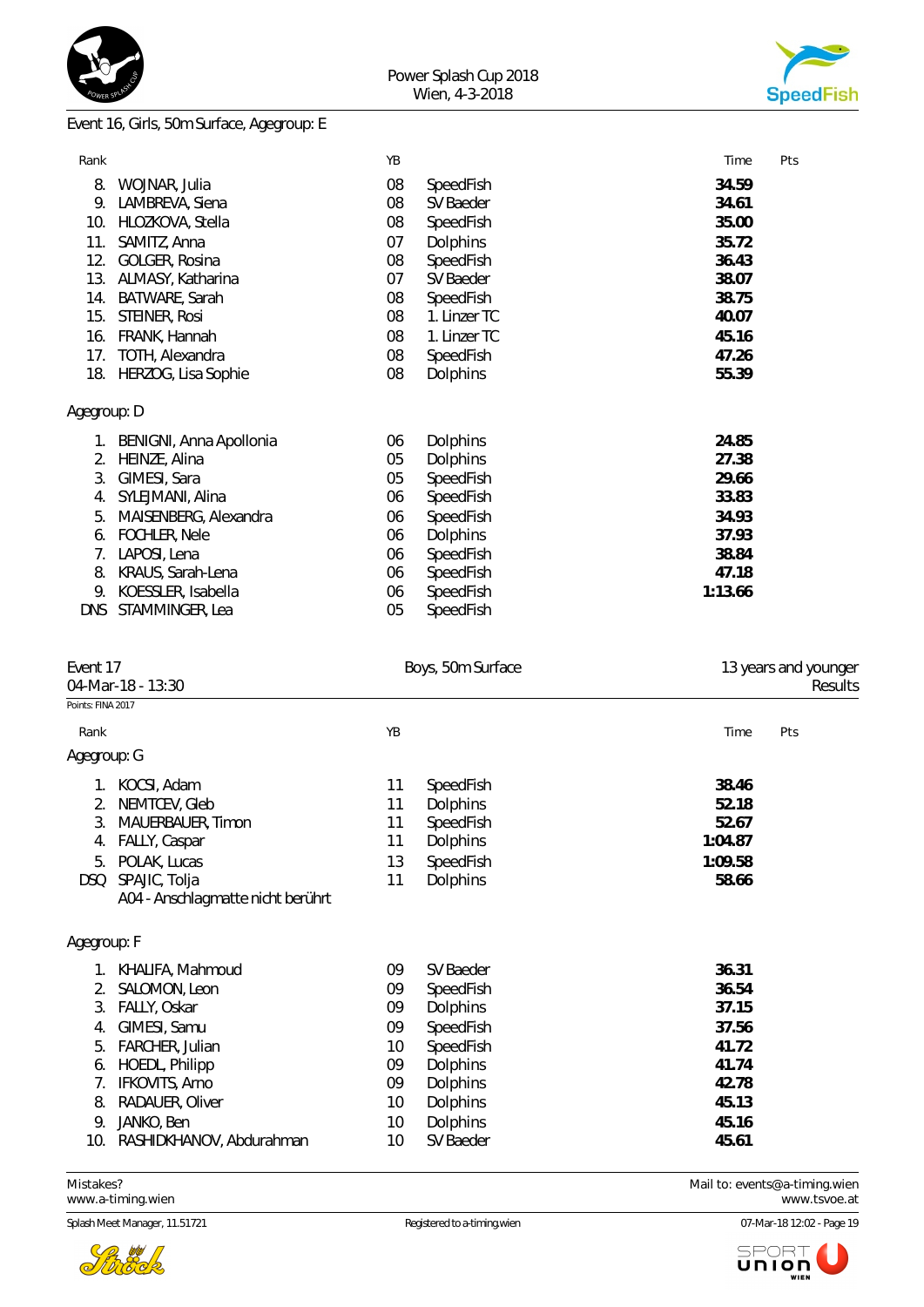

Rank YB Time Pts



# Event 17, Boys, 50m Surface, Agegroup: F

|             | 11. SZENT IVANYI, Nandor                  | 10 | Dolphins               | 46.99   |
|-------------|-------------------------------------------|----|------------------------|---------|
|             | 12. ZAGHMOUT, Nail                        | 10 | SV Baeder              | 49.32   |
|             | 13. HEICHINGER, Noah                      | 10 | Dolphins               | 49.64   |
|             | 14. RANKOVIC, Milos                       | 10 | SpeedFish              | 51.17   |
|             | 15. KLAPACZ, Leonard                      | 10 | Dolphins               | 52.29   |
|             | 16. STEINER, Theo                         | 10 | 1. Linzer TC           | 54.05   |
|             | DSQ STEINER, Manuel                       | 10 | Dolphins               | 1:04.55 |
|             | A10 - Leine anhalten                      |    |                        |         |
| Agegroup: E |                                           |    |                        |         |
|             | 1. LIM, Mu-Yang                           | 07 | SV Baeder              | 28.79   |
|             | 2. ALBINI, Marco                          | 07 | SpeedFish              | 31.56   |
|             | 3. IVANOV, Alexander                      | 07 | SV Baeder              | 32.54   |
|             | 4. FLAIM, Daniel                          | 08 | SV Baeder              | 32.65   |
| 5.          | PESEL, Lasar                              | 08 | <b>Dolphins</b>        | 32.74   |
| 6.          | STOISER, Martin                           | 07 | SV Baeder              | 32.75   |
|             | 7. HOLLE, Sebastian                       | 07 | SpeedFish              | 34.13   |
|             | 8. RANINGER, Maximilian                   | 08 | Dolphins               | 34.78   |
|             | 9. YILDIRIM, Batu                         | 07 | SpeedFish              | 34.95   |
|             | 10. BARAKONYI, Balazs                     | 08 | Dolphins               | 36.19   |
|             | 11. CHUDZIK, Olivier                      | 08 | SpeedFish              | 37.01   |
|             | 12. ECKL, Thomas                          | 08 | Dolphins               | 37.12   |
|             | 13. STREERUWITZ, Luis                     | 08 | SpeedFish              | 39.65   |
| 14.         | SCHROETTNER, Kilian                       | 07 | Dolphins               | 40.49   |
| 15.         | OBI, Samuel                               | 07 | <b>ASB Oesterreich</b> | 42.82   |
| 16.         | STIPKOVICH, Oliver                        | 07 | Dolphins               | 42.94   |
| 17.         | HARTMANN, Lukas                           | 08 | Dolphins               | 43.01   |
| 18.         | OBI, Simon                                | 07 | <b>ASB Oesterreich</b> | 44.32   |
| <b>DSQ</b>  | BERZA, Samuel                             | 08 | SpeedFish              | 42.37   |
|             | A03 - Behinderung eines anderen Sportlers |    |                        |         |
|             | DNS ELSHIKH, Omer                         | 08 | Dolphins               |         |
|             | DNS SCHNEIDER, Fabian                     | 07 | Dolphins               |         |
| Agegroup: D |                                           |    |                        |         |
|             | 1. MAZA, Lorenzo                          | 05 | SpeedFish              | 24.72   |
|             | 2. IFKOVITS, Leon                         | 06 | Dolphins               | 25.73   |
| 3.          | YILDIRIM, Murat                           | 05 | SpeedFish              | 27.28   |
| 4.          | HUEBEL, Luca                              | 06 | SpeedFish              | 27.71   |
| 5.          | RANINGER, Constantin                      | 06 | Dolphins               | 30.52   |
| 6.          | ZAGHMOUT, Moaz                            | 06 | SV Baeder              | 31.62   |
| 7.          | DESAI, Aditya                             | 05 | SpeedFish              | 31.79   |
| 8.          | SYLEJMANI, Leard                          | 06 | SpeedFish              | 31.91   |
| 9.          | LISENGARD, Gustav                         | 06 | SV Baeder              | 33.45   |
| 10.         | DITSCHEINER-LINDEMANN, Christoph          | 05 | Dolphins               | 37.86   |



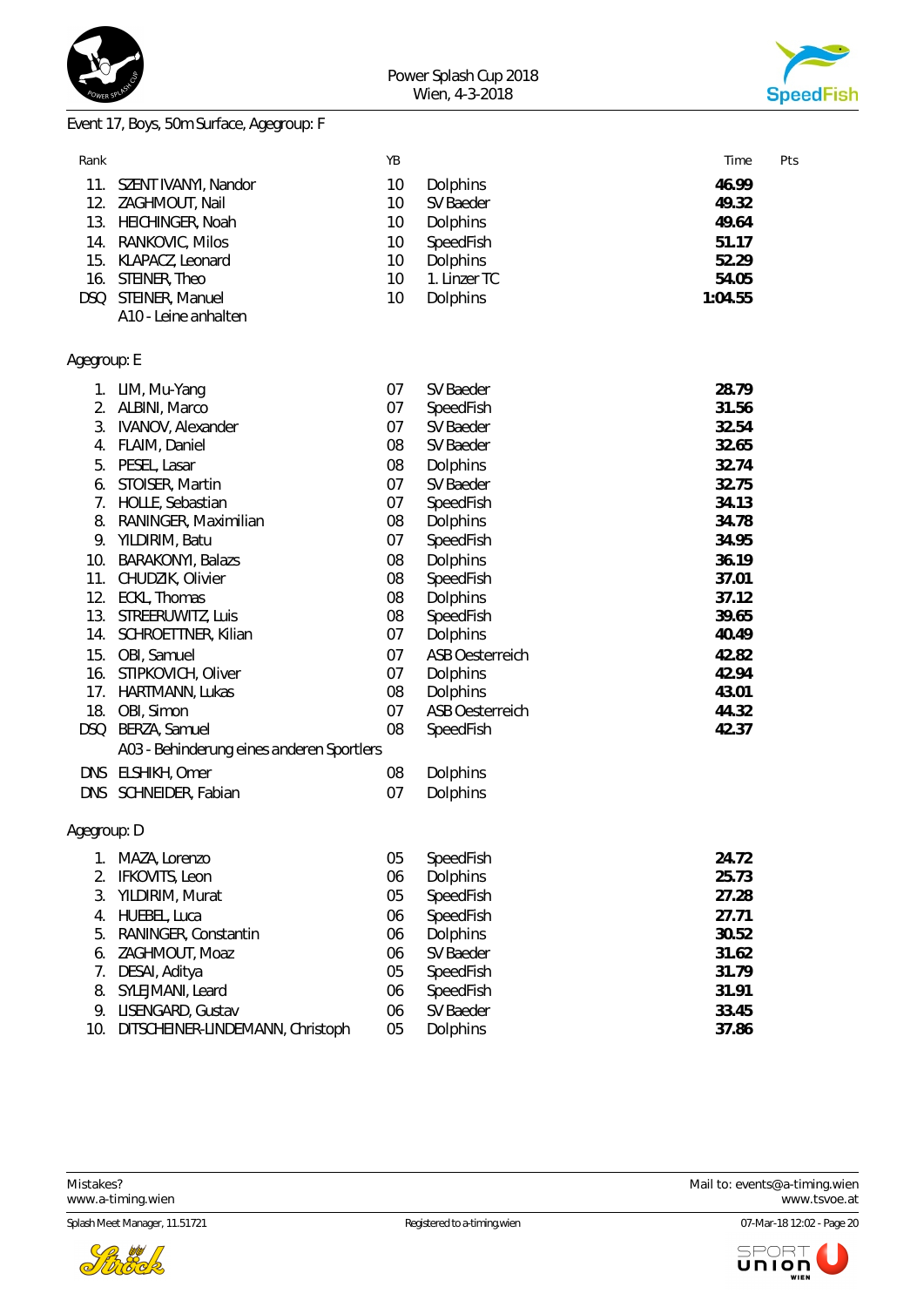



#### Event 18 Communication of the UV of Women, 100m Bifins Communication of the UV of Open

|                             | 04-Mar-18 - 13:40                                                                                                                                                                                                                                                                   |                                                                            |                                                                                                                                                                    |                                                                                                                       |                  |                                                                                                 | Results                                                                                           |
|-----------------------------|-------------------------------------------------------------------------------------------------------------------------------------------------------------------------------------------------------------------------------------------------------------------------------------|----------------------------------------------------------------------------|--------------------------------------------------------------------------------------------------------------------------------------------------------------------|-----------------------------------------------------------------------------------------------------------------------|------------------|-------------------------------------------------------------------------------------------------|---------------------------------------------------------------------------------------------------|
| Points: FINA 2017           |                                                                                                                                                                                                                                                                                     |                                                                            |                                                                                                                                                                    |                                                                                                                       |                  |                                                                                                 |                                                                                                   |
| Rank                        |                                                                                                                                                                                                                                                                                     | YB                                                                         |                                                                                                                                                                    | Time                                                                                                                  | Pts              | 50m                                                                                             | 100m                                                                                              |
|                             | Agegroup: F                                                                                                                                                                                                                                                                         |                                                                            |                                                                                                                                                                    |                                                                                                                       |                  |                                                                                                 |                                                                                                   |
|                             | 1. NIMEH-SUESS, Julia<br>DNS HOFBAUER, Anna<br>DNS RABONG, Pia                                                                                                                                                                                                                      | 09<br>10<br>10                                                             | Dolphins<br>Dolphins<br>SV Baeder                                                                                                                                  | 1:29.26                                                                                                               |                  | 42.14                                                                                           | 47.12                                                                                             |
|                             | Agegroup: E                                                                                                                                                                                                                                                                         |                                                                            |                                                                                                                                                                    |                                                                                                                       |                  |                                                                                                 |                                                                                                   |
| 5.<br>6.<br>7.<br>8.<br>11. | 1. HOLLE, Victoria<br>2. PANTELIS, Natalia<br>3. HLOZKOVA, Stella<br>4. WOJNAR, Julia<br>KOSLICKA, Karolina<br>LAMBREVA, Siena<br>SAMITZ, Anna<br>ALMASY, Katharina<br>9. BATWARE, Sarah<br>10. TOTH, Alexandra<br>HERZOG, Lisa Sophie<br>DNS ERNST, Sarah<br>DNS KRASSNITZER, Nora | 07<br>08<br>08<br>08<br>08<br>08<br>07<br>07<br>08<br>08<br>08<br>07<br>08 | SpeedFish<br>Dolphins<br>SpeedFish<br>SpeedFish<br>SpeedFish<br>SV Baeder<br>Dolphins<br>SV Baeder<br>SpeedFish<br>SpeedFish<br>Dolphins<br>SV Baeder<br>SV Baeder | 1:13.38<br>1:14.34<br>1:15.55<br>1:17.62<br>1:17.91<br>1:17.97<br>1:21.82<br>1:26.88<br>1:30.18<br>1:31.87<br>1:49.77 |                  | 33.98<br>35.90<br>35.64<br>37.24<br>35.76<br>37.75<br>39.82<br>41.16<br>43.10<br>42.25<br>48.34 | 39.40<br>38.44<br>39.91<br>40.38<br>42.15<br>40.22<br>42.00<br>45.72<br>47.08<br>49.62<br>1:01.43 |
|                             | Agegroup: D                                                                                                                                                                                                                                                                         |                                                                            |                                                                                                                                                                    |                                                                                                                       |                  |                                                                                                 |                                                                                                   |
| 4.<br>5.                    | 1. SZENT IVANYI, Timea<br>2. BENIGNI, Anna Apollonia<br>3. HEINZE, Alina<br>GIMESI, Sara<br>SYLEJMANI, Alina<br>6. FOCHLER, Nele                                                                                                                                                    | 05<br>06<br>05<br>05<br>06<br>06                                           | Dolphins<br>Dolphins<br>Dolphins<br>SpeedFish<br>SpeedFish<br>Dolphins                                                                                             | 1:02.18<br>1:02.25<br>1:07.94<br>1:09.18<br>1:15.78<br>1:30.36                                                        | ÖDR              | 29.95<br>29.75<br>33.45<br>32.90<br>35.81<br>41.59                                              | 32.23<br>32.50<br>34.49<br>36.28<br>39.97<br>48.77                                                |
|                             | Agegroup: A                                                                                                                                                                                                                                                                         |                                                                            |                                                                                                                                                                    |                                                                                                                       |                  |                                                                                                 |                                                                                                   |
| 3.<br>4.<br>5.<br>7.<br>8.  | 1. KALABIC, Dragana<br>2. ANDERS, Veronika<br>DUC, Vanessa<br>SZENT IVANYI, Timea<br>BENIGNI, Anna Apollonia<br>6. KAPELLER, Mona<br>HEINZE, Alina<br>GIMESI, Sara                                                                                                                  | 01<br>01<br>03<br>05<br>06<br>04<br>05<br>05                               | SV Baeder<br>SV Baeder<br>SV Baeder<br>Dolphins<br>Dolphins<br>SV Baeder<br>Dolphins<br>SpeedFish                                                                  | 56.40<br>57.08<br>57.19<br>1:02.18<br>1:02.25<br>1:06.91<br>1:07.94<br>1:09.18                                        | ÖR<br>ÖCR<br>ÖDR | 27.71<br>27.72<br>27.35<br>29.95<br>29.75<br>33.15<br>33.45<br>32.90                            | 28.69<br>29.36<br>29.84<br>32.23<br>32.50<br>33.76<br>34.49<br>36.28                              |
| 10.<br>11.<br>12.<br>13.    | 9. HOLLE, Victoria<br>PANTELIS, Natalia<br>HLOZKOVA, Stella<br>SYLEJMANI, Alina<br>WOJNAR, Julia                                                                                                                                                                                    | 07<br>08<br>08<br>06<br>08                                                 | SpeedFish<br>Dolphins<br>SpeedFish<br>SpeedFish<br>SpeedFish                                                                                                       | 1:13.38<br>1:14.34<br>1:15.55<br>1:15.78<br>1:17.62                                                                   |                  | 33.98<br>35.90<br>35.64<br>35.81<br>37.24                                                       | 39.40<br>38.44<br>39.91<br>39.97<br>40.38                                                         |
| 14.<br>16.<br>17.<br>18.    | KOSLICKA, Karolina<br>15. LAMBREVA, Siena<br>SAMITZ, Anna<br>LAPOSI, Lilli<br>ALMASY, Katharina                                                                                                                                                                                     | 08<br>08<br>07<br>04<br>07                                                 | SpeedFish<br>SV Baeder<br>Dolphins<br>SpeedFish<br>SV Baeder                                                                                                       | 1:17.91<br>1:17.97<br>1:21.82<br>1:21.92<br>1:26.88                                                                   |                  | 35.76<br>37.75<br>39.82<br>38.71<br>41.16                                                       | 42.15<br>40.22<br>42.00<br>43.21<br>45.72                                                         |
| 19.<br>20.<br>22.           | NIMEH-SUESS, Julia<br>BATWARE, Sarah<br>21. FOCHLER, Nele<br>TOTH, Alexandra                                                                                                                                                                                                        | 09<br>08<br>06<br>08                                                       | Dolphins<br>SpeedFish<br>Dolphins<br>SpeedFish                                                                                                                     | 1:29.26<br>1:30.18<br>1:30.36<br>1:31.87                                                                              |                  | 42.14<br>43.10<br>41.59<br>42.25                                                                | 47.12<br>47.08<br>48.77<br>49.62                                                                  |



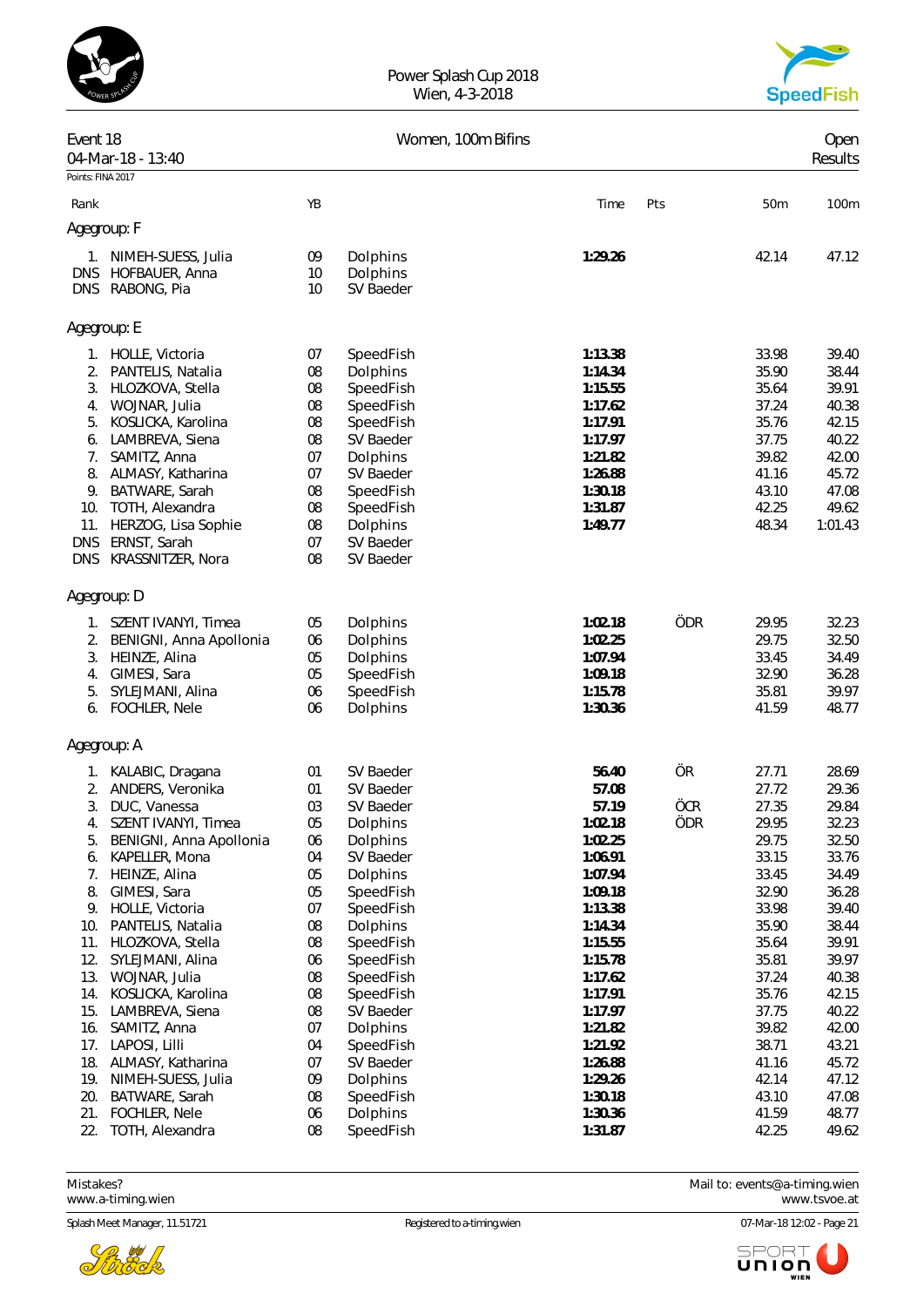



## Event 18, Women, 100m Bifins, Agegroup: A

| Rank |                     | YB |                 | Time    | <b>Pts</b> | 50 <sub>m</sub> | 100m    |
|------|---------------------|----|-----------------|---------|------------|-----------------|---------|
| 23.  | STAMENKOVIC, Sara   | 04 | ASB Oesterreich | 1:32.14 |            | 39.24           | 52.90   |
| 24.  | HERZOG, Lisa Sophie | 08 | Dolphins        | 1:49.77 |            | 48.34           | 1:01.43 |
| 25.  | FRANK, Tabea        | 11 | 1. Linzer TC    | 1:56.11 | ÖGR        | 51.88           | 1:04.23 |
| 26.  | SPAJIC, Nina        | 11 | Dolphins        | 2:12.79 |            | 53.20           | 1:19.59 |
|      | DNS HOFBAUER, Anna  | 10 | <b>Dolphins</b> |         |            |                 |         |
| DNS. | ERNST, Sarah        | 07 | SV Baeder       |         |            |                 |         |
| DNS. | KRASSNITZER, Nora   | 08 | SV Baeder       |         |            |                 |         |
| DNS. | RABONG, Pia         | 10 | SV Baeder       |         |            |                 |         |

| Event 19          |                              |        | Men, 100m Bifins |             |       | Open    |
|-------------------|------------------------------|--------|------------------|-------------|-------|---------|
|                   | 04-Mar-18 - 13:50            |        |                  |             |       | Results |
| Points: FINA 2017 |                              |        |                  |             |       |         |
| Rank              |                              | YB     |                  | Time<br>Pts | 50m   | 100m    |
| Agegroup: F       |                              |        |                  |             |       |         |
|                   | 1. SALOMON, Leon             | 09     | SpeedFish        | 1:24.91     | 39.13 | 45.78   |
| 2.                | KHALIFA, Mahmoud             | 09     | SV Baeder        | 1:25.02     | 41.30 | 43.72   |
|                   | 3. FALLY, Oskar              | 09     | Dolphins         | 1:28.47     | 40.97 | 47.50   |
| 4.                | SUKHANOV, Yaroslav           | 09     | SV Baeder        | 1:28.99     | 38.81 | 50.18   |
| 5.                | GIMESI, Samu                 | 09     | SpeedFish        | 1:29.62     | 44.28 | 45.34   |
| 6.                | DUC, Noah                    | 09     | SV Baeder        | 1:30.18     | 44.22 | 45.96   |
| 7.                | RABONG, Sebastian            | 09     | SV Baeder        | 1:30.48     | 42.09 | 48.39   |
|                   | 8. HOEDL, Philipp            | 09     | Dolphins         | 1:32.74     | 41.79 | 50.95   |
| 9.                | ERNST, Matthias              | 09     | SV Baeder        | 1:36.09     | 43.64 | 52.45   |
|                   | 10. IFKOVITS, Arno           | 09     | Dolphins         | 1:38.75     | 46.58 | 52.17   |
|                   | 11. RASHIDKHANOV, Abdurahman | 10     | SV Baeder        | 1:40.01     | 46.32 | 53.69   |
|                   | 12. SZENT IVANYI, Nandor     | 10     | Dolphins         | 1:43.17     | 46.02 | 57.15   |
| 13.               | JANKO, Ben                   | 10     | Dolphins         | 1:45.24     | 47.56 | 57.68   |
| 14.               | RADAUER, Oliver              | 10     | Dolphins         | 1:45.32     |       |         |
|                   | 15. ZAGHMOUT, Nail           | 10     | SV Baeder        | 1:54.03     | 49.66 | 1:04.37 |
|                   | 16. HEICHINGER, Noah         | 10     | Dolphins         | 1:56.10     | 56.22 | 59.88   |
|                   | 17. KLAPACZ, Leonard         | 10     | Dolphins         | 2:06.06     | 57.62 | 1:08.44 |
| Agegroup: E       |                              |        |                  |             |       |         |
|                   | 1. LIM, Mu-Yang              | 07     | SV Baeder        | 1:06.54     | 31.92 | 34.62   |
|                   | 2. ALBINI, Marco             | 07     | SpeedFish        | 1:09.35     | 33.10 | 36.25   |
| 3.                | IVANOV, Alexander            | 07     | SV Baeder        | 1:11.61     | 34.64 | 36.97   |
| 4.                | SCHROETTNER, Kilian          | 07     | Dolphins         | 1:13.85     | 34.56 | 39.29   |
|                   | 5. PESEL, Lasar              | 08     | Dolphins         | 1:14.28     | 34.99 | 39.29   |
| 6.                | STOISER, Martin              | 07     | SV Baeder        | 1:14.51     | 34.77 | 39.74   |
|                   | 7. FLAIM, Daniel             | 08     | SV Baeder        | 1:15.72     | 37.61 | 38.11   |
| 8.                | RANINGER, Maximilian         | $08\,$ | Dolphins         | 1:17.72     | 37.32 | 40.40   |
|                   | 9. HOLLE, Sebastian          | 07     | SpeedFish        | 1:17.93     | 38.44 | 39.49   |
| 10.               | <b>BARAKONYI</b> , Balazs    | 08     | Dolphins         | 1:20.93     | 38.09 | 42.84   |
|                   | 11. YILDIRIM, Batu           | 07     | SpeedFish        | 1:23.95     | 41.05 | 42.90   |
| 12.               | ECKL, Thomas                 | 08     | Dolphins         | 1:26.42     | 39.88 | 46.54   |
| 13.               | STIPKOVICH, Oliver           | 07     | Dolphins         | 1:36.44     | 45.08 | 51.36   |
|                   | 14. HARTMANN, Lukas          | 08     | Dolphins         | 1:42.79     | 44.50 | 58.29   |
|                   | DSQ STEPANOVIC, Aleksander   | 08     | SV Baeder        | 1:42.39     | 45.44 | 56.95   |
|                   | BI1 - Falscher Schwimmstil   |        |                  |             |       |         |
|                   | DNS ELSHIKH, Omer            | 08     | Dolphins         |             |       |         |

DNS SCHNEIDER, Fabian 07 Dolphins

Splash Meet Manager, 11.51721 **Registered to a-timing.wien** CD and the set of the context of the CD2 - Page 22



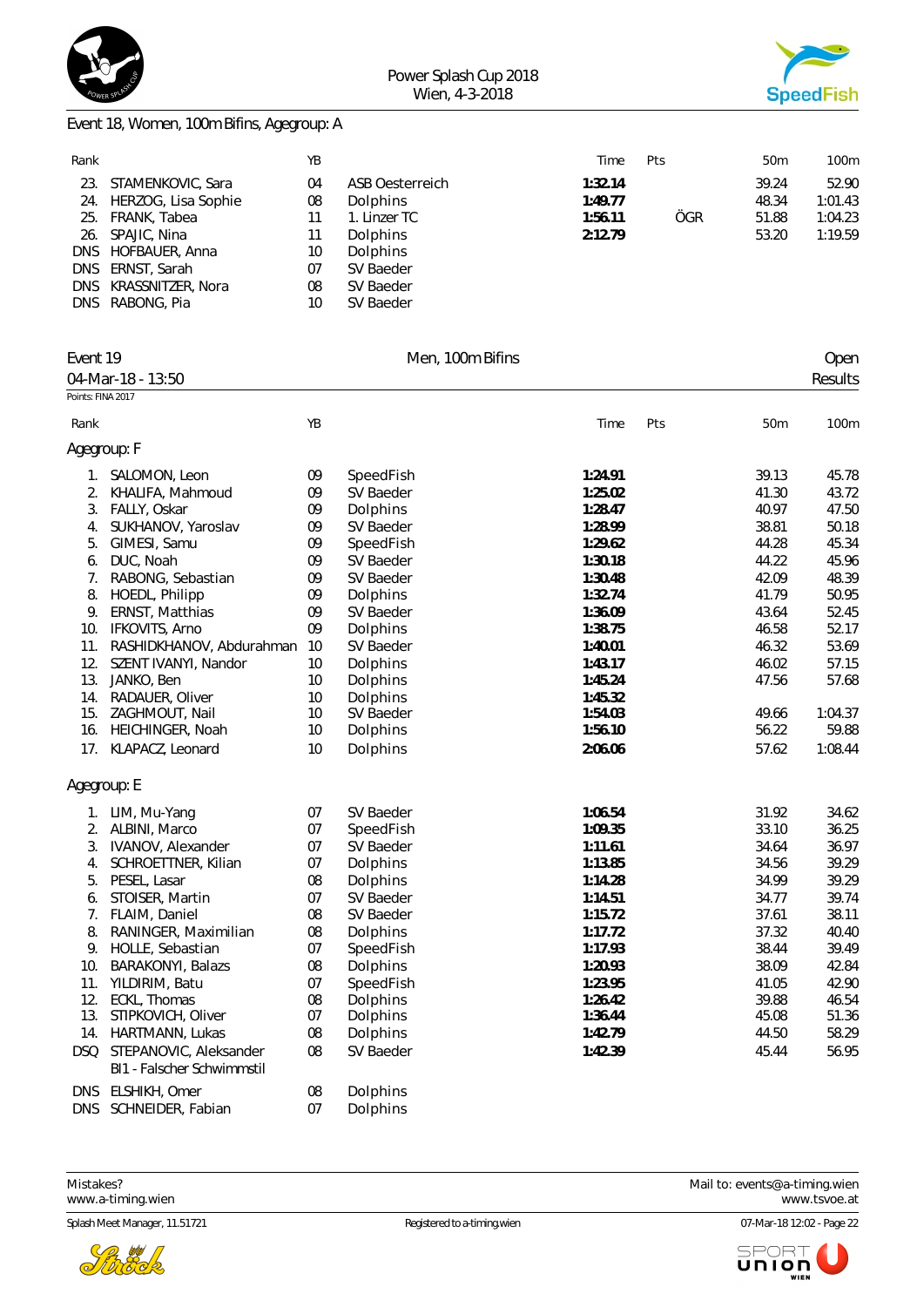

#### Event 19, Men, 100m Bifins





| Agegroup: D |  |                    |  |  |  |  |
|-------------|--|--------------------|--|--|--|--|
|             |  | <b>7AGHMOLIT M</b> |  |  |  |  |

| 1.         | ZAGHMOUT, Moaz                     | 06     | SV Baeder       | 1:12.25 |     | 33.74 | 38.51   |
|------------|------------------------------------|--------|-----------------|---------|-----|-------|---------|
| 2.         | RANINGER, Constantin               | 06     | Dolphins        | 1:12.60 |     | 34.93 | 37.67   |
| 3.         | YILDIRIM, Murat                    | 05     | SpeedFish       | 1:12.85 |     | 35.24 | 37.61   |
| 4.         | SYLEJMANI, Leard                   | 06     | SpeedFish       | 1:14.55 |     | 36.15 | 38.40   |
| 5.         | LISENGARD, Gustav                  | 06     | SV Baeder       | 1:16.40 |     | 36.35 | 40.05   |
|            |                                    | 05     |                 | 1:18.05 |     | 37.21 | 40.84   |
| 6.         | DESAI, Aditya                      |        | SpeedFish       |         |     |       |         |
| 7.         | DITSCHEINER-LINDEMANN, C.          | 05     | Dolphins        | 1:27.89 |     | 41.15 | 46.74   |
| <b>DSQ</b> | IFKOVITS, Leon                     | 06     | Dolphins        | 1:28.35 |     | 52.21 | 36.14   |
|            | A10 - Leine anhalten (Time: 16:44) |        |                 |         |     |       |         |
|            |                                    |        |                 |         |     |       |         |
|            | Agegroup: A                        |        |                 |         |     |       |         |
|            | 1. SCHMID, Fabian                  | 02     | SpeedFish       | 48.77   | ÖBR | 23.43 | 25.34   |
| 2.         | RIGHI, Alessandro                  | $00\,$ | SV Baeder       | 53.94   |     | 25.42 | 28.52   |
| 3.         | HALLAK, Aiman                      | 04     | SV Baeder       | 59.06   |     | 28.29 | 30.77   |
| 4.         | LIM, Mu-Yang                       | 07     | SV Baeder       | 1:06.54 |     | 31.92 | 34.62   |
| 5.         | ALBINI, Marco                      | 07     | SpeedFish       | 1:09.35 |     | 33.10 | 36.25   |
| 6.         | KOSAK, Andreas                     | $00\,$ | SV Baeder       | 1:09.42 |     | 33.29 | 36.13   |
| 7.         | WEICHBERGER, Felix                 | 02     | SpeedFish       | 1:10.87 |     | 33.81 | 37.06   |
|            |                                    |        |                 |         |     |       |         |
| 8.         | SCHMID, Christoph                  | 03     | ASB Oesterreich | 1:11.09 |     | 33.39 | 37.70   |
| 9.         | IVANOV, Alexander                  | 07     | SV Baeder       | 1:11.61 |     | 34.64 | 36.97   |
| 10.        | ZAGHMOUT, Moaz                     | 06     | SV Baeder       | 1:12.25 |     | 33.74 | 38.51   |
| 11.        | RANINGER, Constantin               | 06     | Dolphins        | 1:12.60 |     | 34.93 | 37.67   |
| 12.        | YILDIRIM, Murat                    | 05     | SpeedFish       | 1:12.85 |     | 35.24 | 37.61   |
| 13.        | SCHROETTNER, Kilian                | 07     | Dolphins        | 1:13.85 |     | 34.56 | 39.29   |
| 14.        | PESEL, Lasar                       | 08     | Dolphins        | 1:14.28 |     | 34.99 | 39.29   |
| 15.        | STOISER, Martin                    | 07     | SV Baeder       | 1:14.51 |     | 34.77 | 39.74   |
| 16.        | SYLEJMANI, Leard                   | 06     | SpeedFish       | 1:14.55 |     | 36.15 | 38.40   |
|            | 17. FLAIM, Daniel                  | 08     | SV Baeder       | 1:15.72 |     | 37.61 | 38.11   |
|            | 18. LISENGARD, Gustav              | 06     | SV Baeder       | 1:16.40 |     | 36.35 | 40.05   |
| 19.        | RANINGER, Maximilian               | 08     | Dolphins        | 1:17.72 |     | 37.32 | 40.40   |
| 20.        | HOLLE, Sebastian                   | 07     | SpeedFish       | 1:17.93 |     | 38.44 | 39.49   |
| 21.        | DESAI, Aditya                      | 05     | SpeedFish       | 1:18.05 |     | 37.21 | 40.84   |
| 22.        | BARAKONYI, Balazs                  | $08\,$ | Dolphins        | 1:20.93 |     | 38.09 | 42.84   |
|            |                                    |        |                 |         |     |       |         |
| 23.        | YILDIRIM, Batu                     | 07     | SpeedFish       | 1:23.95 |     | 41.05 | 42.90   |
| 24.        | SALOMON, Leon                      | 09     | SpeedFish       | 1:24.91 |     | 39.13 | 45.78   |
| 25.        | KHALIFA, Mahmoud                   | 09     | SV Baeder       | 1:25.02 |     | 41.30 | 43.72   |
| 26.        | ECKL, Thomas                       | 08     | Dolphins        | 1:26.42 |     | 39.88 | 46.54   |
| 27.        | DITSCHEINER-LINDEMANN, C.          | 05     | Dolphins        | 1:27.89 |     | 41.15 | 46.74   |
| 28.        | FALLY, Oskar                       | 09     | Dolphins        | 1:28.47 |     | 40.97 | 47.50   |
| 29.        | SUKHANOV, Yaroslav                 | 09     | SV Baeder       | 1:28.99 |     | 38.81 | 50.18   |
| 30.        | GIMESI, Samu                       | 09     | SpeedFish       | 1:29.62 |     | 44.28 | 45.34   |
| 31.        | DUC, Noah                          | 09     | SV Baeder       | 1:30.18 |     | 44.22 | 45.96   |
| 32.        | RABONG, Sebastian                  | 09     | SV Baeder       | 1:30.48 |     | 42.09 | 48.39   |
| 33.        | HOEDL, Philipp                     | 09     | Dolphins        | 1:32.74 |     | 41.79 | 50.95   |
| 34.        | ERNST, Matthias                    | 09     | SV Baeder       | 1:36.09 |     | 43.64 | 52.45   |
| 35.        | STIPKOVICH, Oliver                 | 07     | Dolphins        | 1:36.44 |     | 45.08 | 51.36   |
|            |                                    |        |                 |         |     |       |         |
| 36.        | IFKOVITS, Arno                     | 09     | Dolphins        | 1:38.75 |     | 46.58 | 52.17   |
| 37.        | RASHIDKHANOV, Abdurahman           | 10     | SV Baeder       | 1:40.01 |     | 46.32 | 53.69   |
| 38.        | HARTMANN, Lukas                    | 08     | Dolphins        | 1:42.79 |     | 44.50 | 58.29   |
| 39.        | SZENT IVANYI, Nandor               | 10     | Dolphins        | 1:43.17 |     | 46.02 | 57.15   |
| 40.        | JANKO, Ben                         | 10     | Dolphins        | 1:45.24 |     | 47.56 | 57.68   |
| 41.        | RADAUER, Oliver                    | 10     | Dolphins        | 1:45.32 |     |       |         |
| 42.        | ZAGHMOUT, Nail                     | 10     | SV Baeder       | 1:54.03 |     | 49.66 | 1:04.37 |
| 43.        | HEICHINGER, Noah                   | 10     | Dolphins        | 1:56.10 |     | 56.22 | 59.88   |
| 44.        | KLAPACZ, Leonard                   | 10     | Dolphins        | 2:06.06 |     | 57.62 | 1:08.44 |
|            |                                    |        |                 |         |     |       |         |



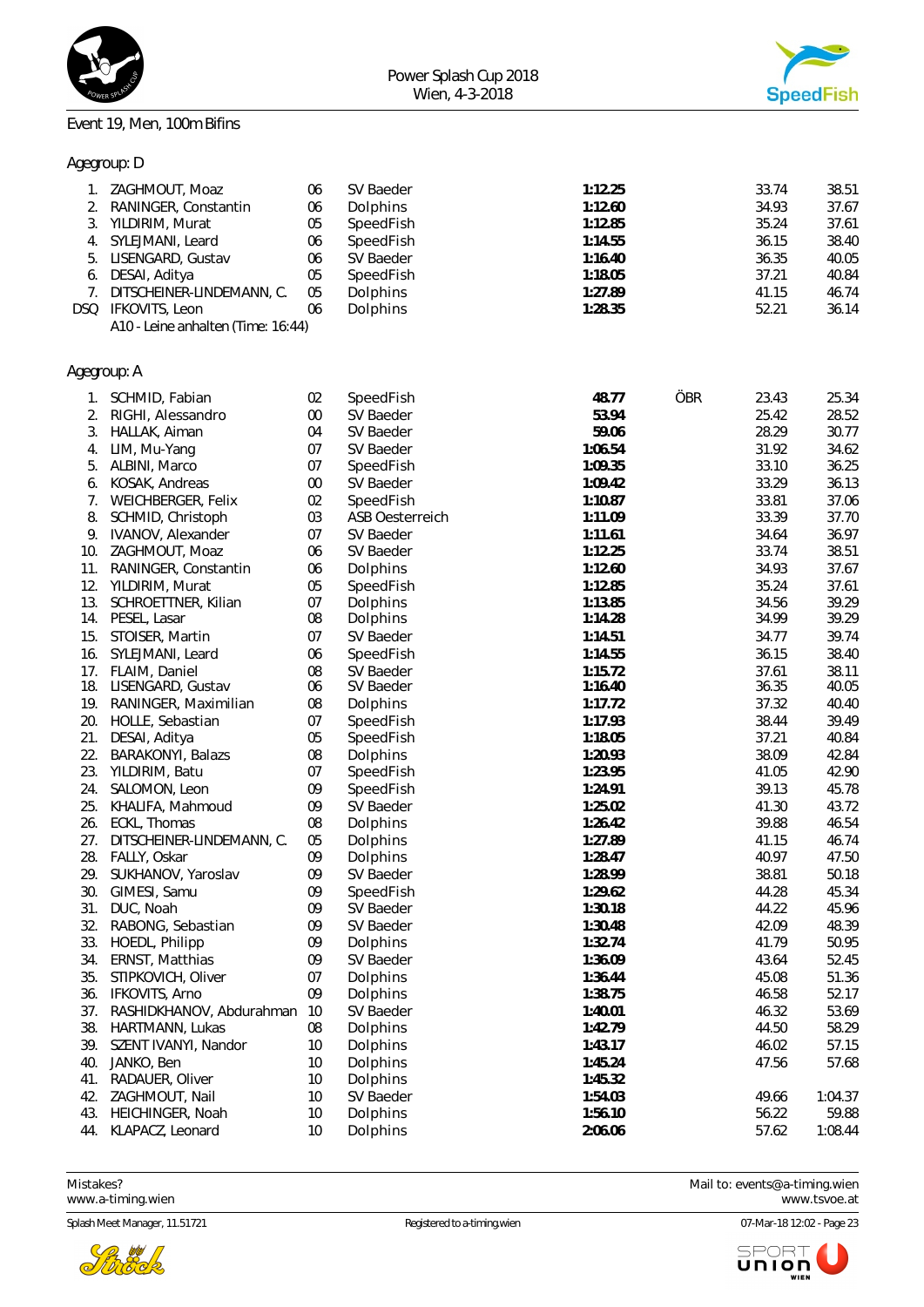



# Event 19, Men, 100m Bifins, Agegroup: A Rank YB Time Pts 50m 100m DSQ IFKOVITS, Leon 06 Dolphins **1:28.35** 52.21 36.14 *A10 - Leine anhalten (Time: 16:44)* DSQ STEPANOVIC, Aleksander 08 SV Baeder **1:42.39** 45.44 56.95 *BI1 - Falscher Schwimmstil* DNS ELSHIKH, Omer 08 Dolphins DNS SCHNEIDER, Fabian 07 Dolphins DNS KOCSI, Adam 11 SpeedFish Event 20 Mixed, 4 x 25m Surface 13 years and younger 04-Mar-18 - 14:10 Results Points: FINA 2017 Rank Time Pts EXH Dolphins 5 Dolphins EXH Dolphins 1 Dolphins **36.53** BENIGNI, Anna Apollonia  $\begin{array}{cccc} 06 & 23.01 & 06 \\ 06 & 06 & 06 \end{array}$  HEINZE, Alina 05 13.52 RANINGER, Constantin EXH SpeedFish 1 51.84<br>MAZA Lorenzo **1 SpeedFish 1** SpeedFish SYLEJMANI Alina 1 06 27.76 05 24.08 SYLEJMANI, Alina 06 27.76<br>06 05 GIMESI, Sara 05 HUEBEL, Luca EXH SpeedFish 3 SpeedFish **54.51** HOLLE, Victoria 07 25.73 HOLLE, Sebastian 07 28.78 AHMEDOSKI, Inci and the contract of the contract of the contract of the contract of the contract of the contract of the contract of the contract of the contract of the contract of the contract of the contract of the contra EXH SV Bäder 4 59.00<br>IVANOV, Alexander 07 30.75 FLAIM, Daniel 08 28.25 IVANOV, Alexander 07 30.75 FLAIM, Daniel 08 28.25 LAMBREVA, Siena EXH Dolphins 3 Dolphins **1:00.59** SAMITZ, Anna 07 31.14 PANTELIS, Natalia 08 29.45 SCHROETTNER, Kilian 07 EXH Dolphins 2 Dolphins **1:00.82** SZENT IVANYI, Timea  $05 \quad 30.36$  FOCHLER, Nele 06 30.46 DITSCHEINER-LINDEMANN, Christoph05 RANINGER, Maximilian 08 EXH SpeedFish 8 SpeedFish SpeedFish SpeedFish SpeedFish 1:01.24<br>HIDE, Imogen 11 45.37 MAUERBAUER, Timon 15.87 11 45.37 MAUERBAUER, Timon 11 15.87<br>11 11 KOCSI, Adam ARTNER, Paulina EXH SV Bäder 5 SV Baeder **1:02.44** 2 1.47 LISENGARD, Gustav 06 30.97<br>1 CHOISER, Martin 107 ALMASY, Katharina 07 STOISER, Martin 07 EXH SpeedFish 4 SpeedFish **1:02.82** CHUDZIK, Olivier STREERUWITZ, Luis 08 08 HLOZKOVA, Stella 08 EXH 1. Linzer TC 1 1. Linzer TC 1<br>
HOFER, Nicole 1. Or 35.05 1. Linzer TC 1 1. Linzer TC 1. O2.95 HOFER, Nicole 07 35.05 TRVAL, Anja 07 27.90 BUMBERGER, Anna EXH SpeedFish 2 SpeedFish **1:06.66** 26.27 KRAUS, Sarah-Lena 06 40.39 DESAI, Aditya 05 LAPOSI, Lena 06

EXH SpeedFish 5 1:08.41<br>
YILDIRIM, Batu **1:08.41** 5 07 34.61 5 10TH, Alexandra 6 13.80 YILDIRIM, Batu 07 34.61 TOTH, Alexandra 08 33.80

Splash Meet Manager, 11.51721 Channel And The Communication of the Registered to a-timing.wien Communication of the Communication of the Communication of the Communication of the Communication of the Communication of the C



08 BATWARE, Sarah 08

Mistakes? Mail to: [events@a-timing.wien](mailto:events@a-timing.wien) <www.a-timing.wien> <www.tsvoe.at>